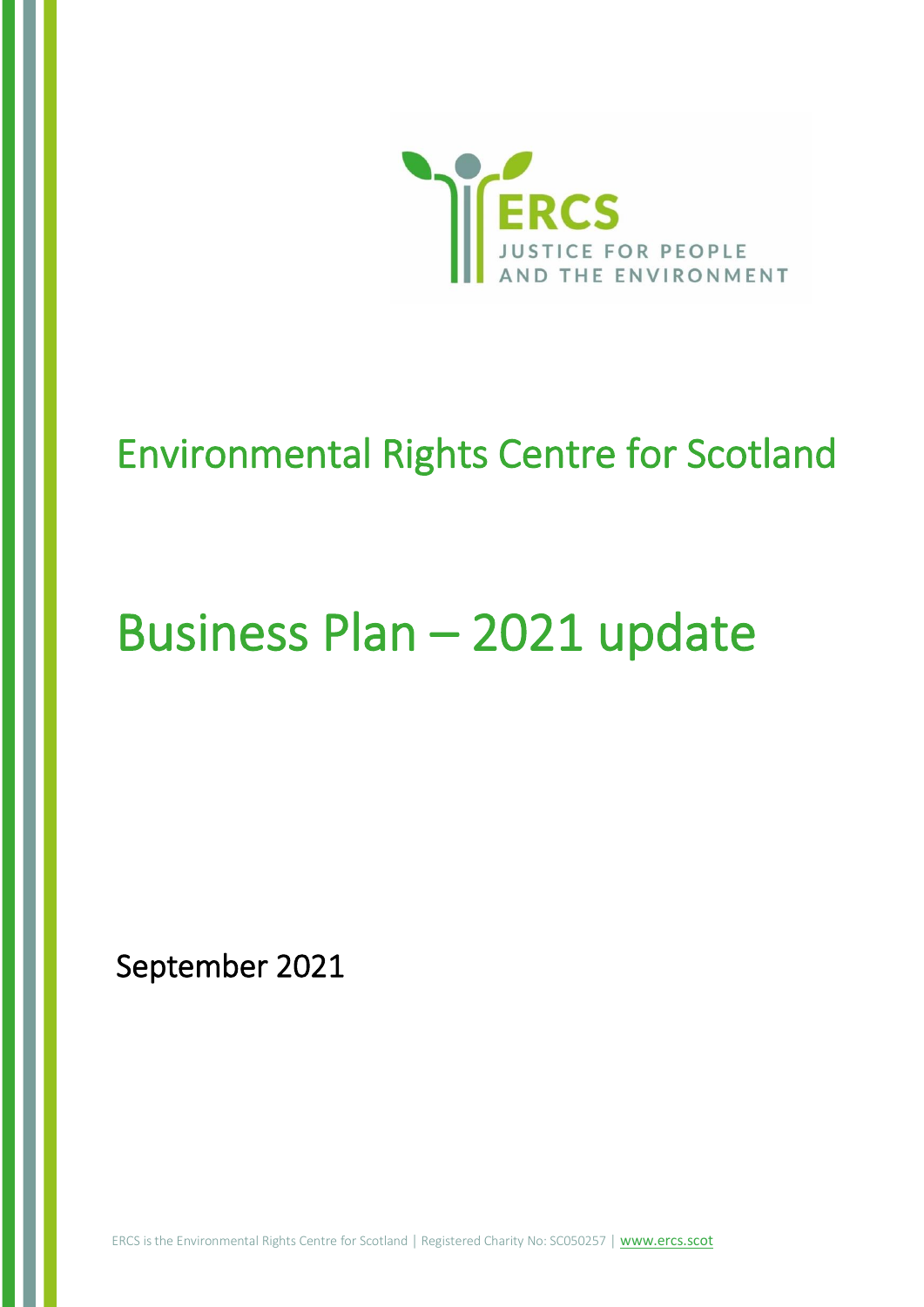

## Contents

<span id="page-1-0"></span>

| 1.  |  |
|-----|--|
| 2.  |  |
| 2.1 |  |
| 2.2 |  |
| 2.3 |  |
| 2.4 |  |
| 2.5 |  |
| 3.  |  |
| 3.1 |  |
| 3.2 |  |
| 3.3 |  |
| 3.4 |  |
| 3.5 |  |
| 4.  |  |
| 4.1 |  |
| 4.2 |  |
| 4.3 |  |
| 4.4 |  |
| 4.5 |  |
|     |  |
|     |  |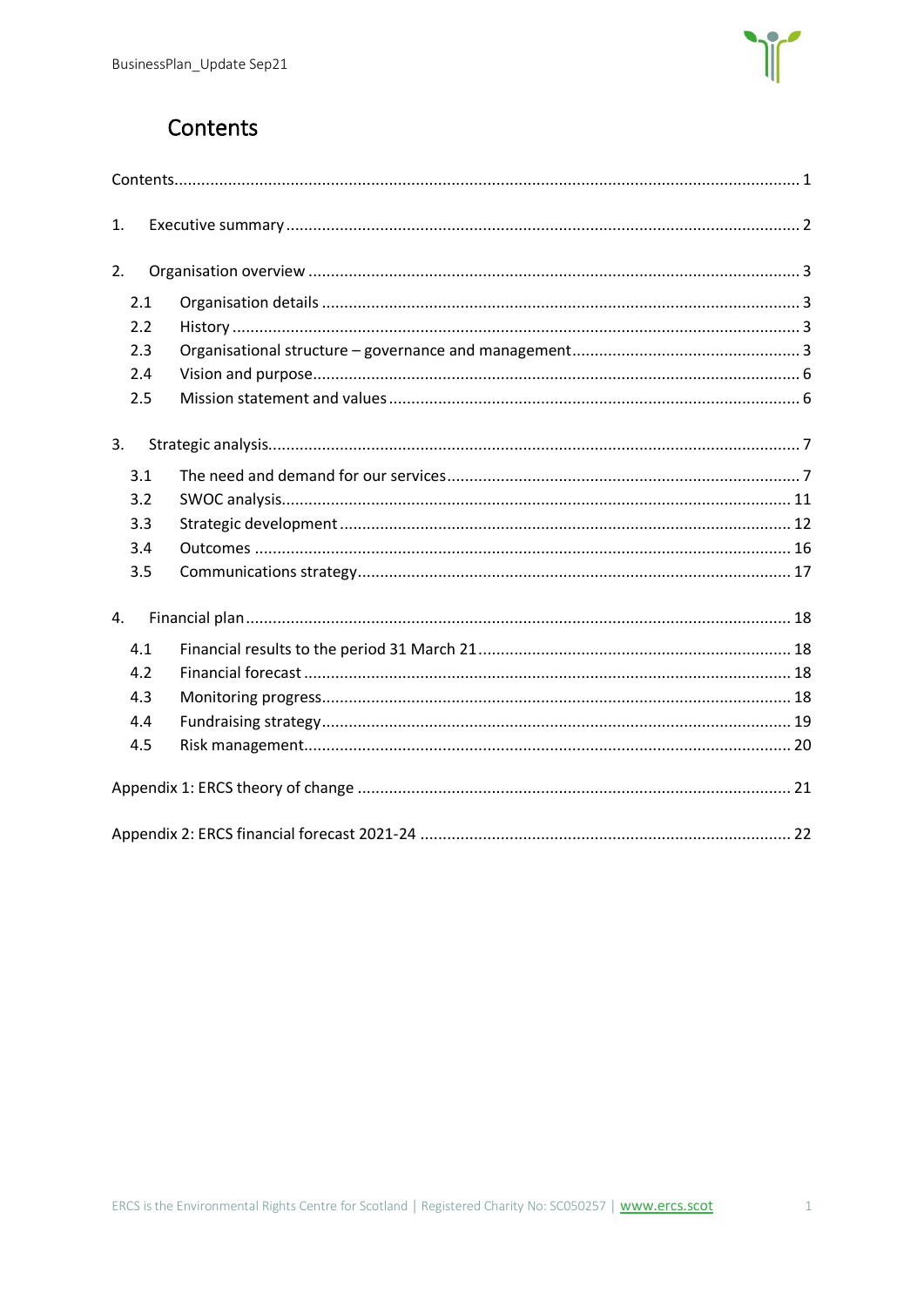

## 1. Executive summary

<span id="page-2-0"></span>The Environmental Rights Centre for Scotland (ERCS) was initiated by [Scottish Environment LINK](http://www.scotlink.org/) (LINK) in January 2020. This is an operational update to our first Business Plan July 2020 and covers the period from July 2020 to December 2022. Its purpose is to provide clarity for the organisation, prioritise tasks in these start-up years, and demonstrate to supporters, funders and stakeholders that there is a solid understanding and vision for ERCS. A full review of services will be undertaken in the autumn of 2022 to inform a new three-year strategic plan.

ERCS was [registered as a Scottish Incorporated Charitable Organisation](https://www.oscr.org.uk/about-charities/search-the-register/charity-details?number=50257) (SCIO) on 3 July 2020 and became fully independent from LINK as its parent charity on 1 July 2021.

#### *Our vision is of a Scotland where every person's right to live in a healthy environment is fully realised.*

We identify three needs in Scotland that ERCS can respond to:

- to advance the substantive right to a healthy environment;
- to address systemic environmental governance and procedural problems;
- to meet the opportunities of the new human rights framework and challenges arising from Brexit and Covid-19.

Our mission is to assist members of the public and civil society to understand and exercise their rights in environmental law and to protect the environment. We will do this through:

- public education to increase awareness of legal rights and remedies in environmental matters;
- advice, assistance and representation to improve public participation in environmental decision-making;
- advocacy in policy and law reform to improve environmental law and access to justice on the environment; and
- strategic public interest litigation to enforce progress on key environmental issues and tackle systemic environmental problems.

This plan summarises our programme priorities and strategic development and identifies an operating budget of approximately £151,000 in 2021/2022 increasing to £172,000 in 2022/23. With this, we are confident that ERCS can make a significant impact in terms of increasing confidence and expertise within communities and environmental non-governmental organisations (eNGOs) to strengthen environmental democracy. ERCS can also play an important role in the incorporation of environmental rights in Scots law; and in reducing barriers, in terms of cost and uncertainty, to pursuing legal remedies for breaches of environmental law. Our long-term goal is a shift in culture: with improved participation in decision-making, reform and enforcement of environmental laws, and better outcomes for people and the environment.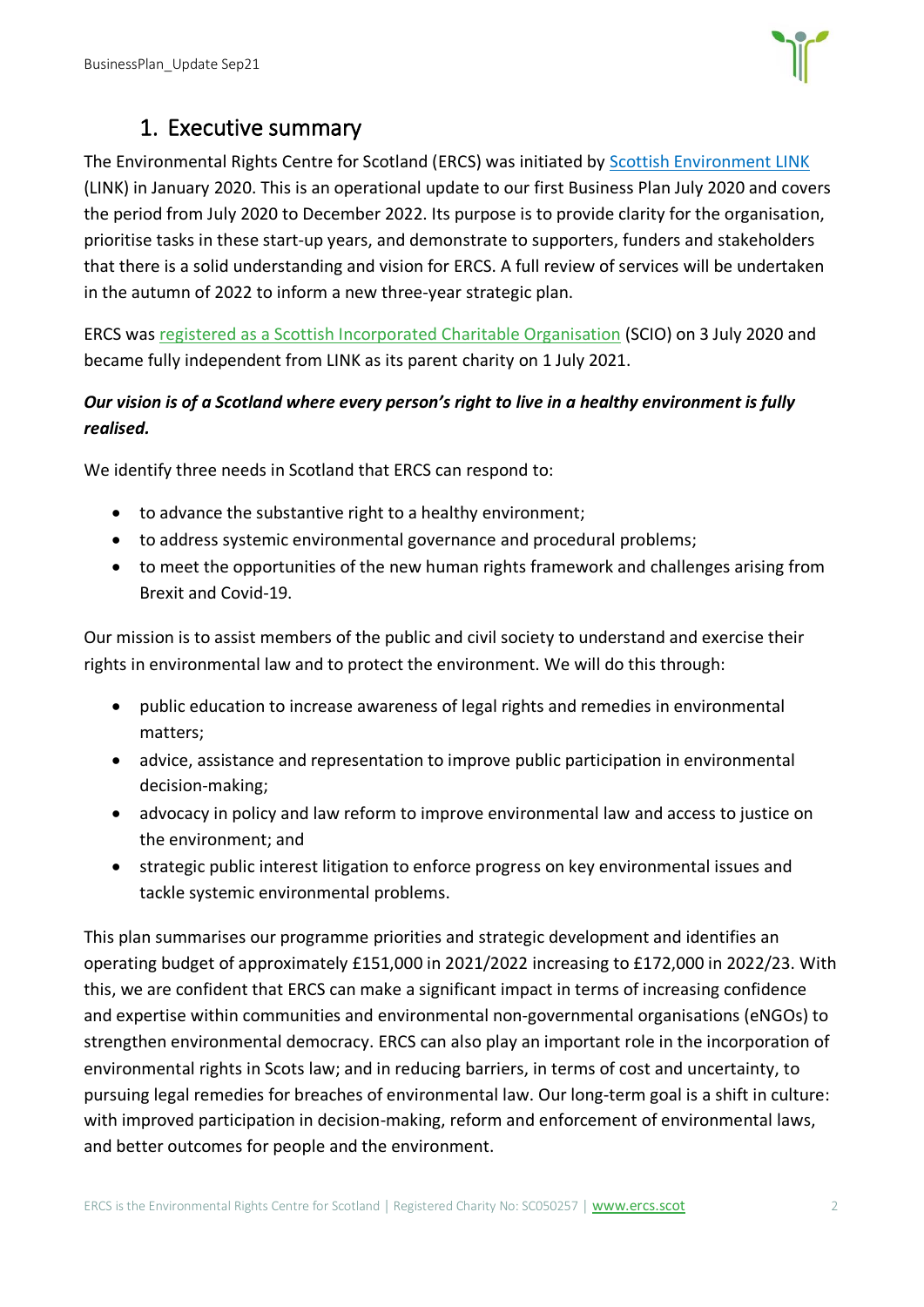

## 2. Organisation overview

## <span id="page-3-1"></span><span id="page-3-0"></span>2.1 Organisation details

The Environmental Rights Centre for Scotland (ERCS) was [registered as a Scottish Charitable](https://www.oscr.org.uk/about-charities/search-the-register/charity-details?number=50257)  [Incorporated Organisation \(SC050257\)](https://www.oscr.org.uk/about-charities/search-the-register/charity-details?number=50257) on 3 July 2020. It was initiated by [Scottish Environment LINK](http://www.scotlink.org/) (LINK) in January 2020 and remained ERCS's parent charity until the 30 June 2021, with full transfer of financial and employer liabilities effective as of 1 July 2021. LINK is a Scottish Charity (SC000296) and a Scottish Company Limited by guarantee and without a share capital (SC250899).

## <span id="page-3-2"></span>2.2 History

Founded in 1987, LINK is the forum for Scotland's voluntary environmental community, with over 40 member bodies representing a broad spectrum of interests with the common goal of contributing to a sustainable society. LINK is core funded by membership subscriptions and grants from charitable trusts, NatureScot and Scottish Government.

LINK has long recognised the importance of the credible threat of legal action in upholding environmental rights and enforcing environmental protection, as well as the myriad difficulties of legal redress for communities and environmental non-governmental organisations (eNGOs). In 2015 it formed the Legal Strategy Subgroup to help support the work of LINK members and campaign to improve Scottish Government's compliance with the UNECE Aarhus Convention on Access to Information, Public Participation in Decision-making and Access to Justice in Environmental Matters. 1

Drawing on this work, the Legal Strategy Subgroup commissioned a Feasibility Study<sup>2</sup> in March 2018 which underpins the case for an Environmental Rights Centre for Scotland as an independent organisation to provide four programmes of work: dedicated public education; advice; advocacy in policy and law reform; and strategic public interest litigation. In 2019, LINK was delighted to be awarded £120,000 over three years (2020-2022) by the Joseph Rowntree Charitable Trust to start this initiative with two part-time workers appointed in January 2020.

## <span id="page-3-3"></span>2.3 Organisational structure – governance and management

ERCS is a Scottish Charitable Incorporated Organisation with a [two-tier Constitution.](chrome-extension://efaidnbmnnnibpcajpcglclefindmkaj/viewer.html?pdfurl=https%3A%2F%2Fwww.ercs.scot%2Fwp%2Fwp-content%2Fuploads%2F2020%2F09%2FERCS-Constitution_May2020_signature_200901.pdf&clen=251657&chunk=true) The Constitution was formally adopted on 1 September 2020. Membership is free for any person aged 16 or over who agrees with our vision and charitable purposes which are reflected in our mission and values. As at September 2021, ERCS had 66 members.

<sup>&</sup>lt;sup>1</sup> Aarhus Convention (1998) Aarhus Convention on Access to Information, Public Participation in Decision-making and [Access to Justice in Environmental Matters](https://unece.org/fileadmin/DAM/env/pp/documents/cep43e.pdf)

ERCS is the Environmental Rights Centre for Scotland | Registered Charity No: SC050257 | [www.ercs.scot](http://www.ercs.scot/) 3 3 <sup>2</sup> Christman/Scottish Environment LINK (2018) [Report on the Feasibility of an Environmental Rights Centre for Scotland](https://www.ercs.scot/wp/wp-content/uploads/2020/08/Report-on-the-Feasibility-of-an-Environmental-Rights-centre-Scotland.pdf)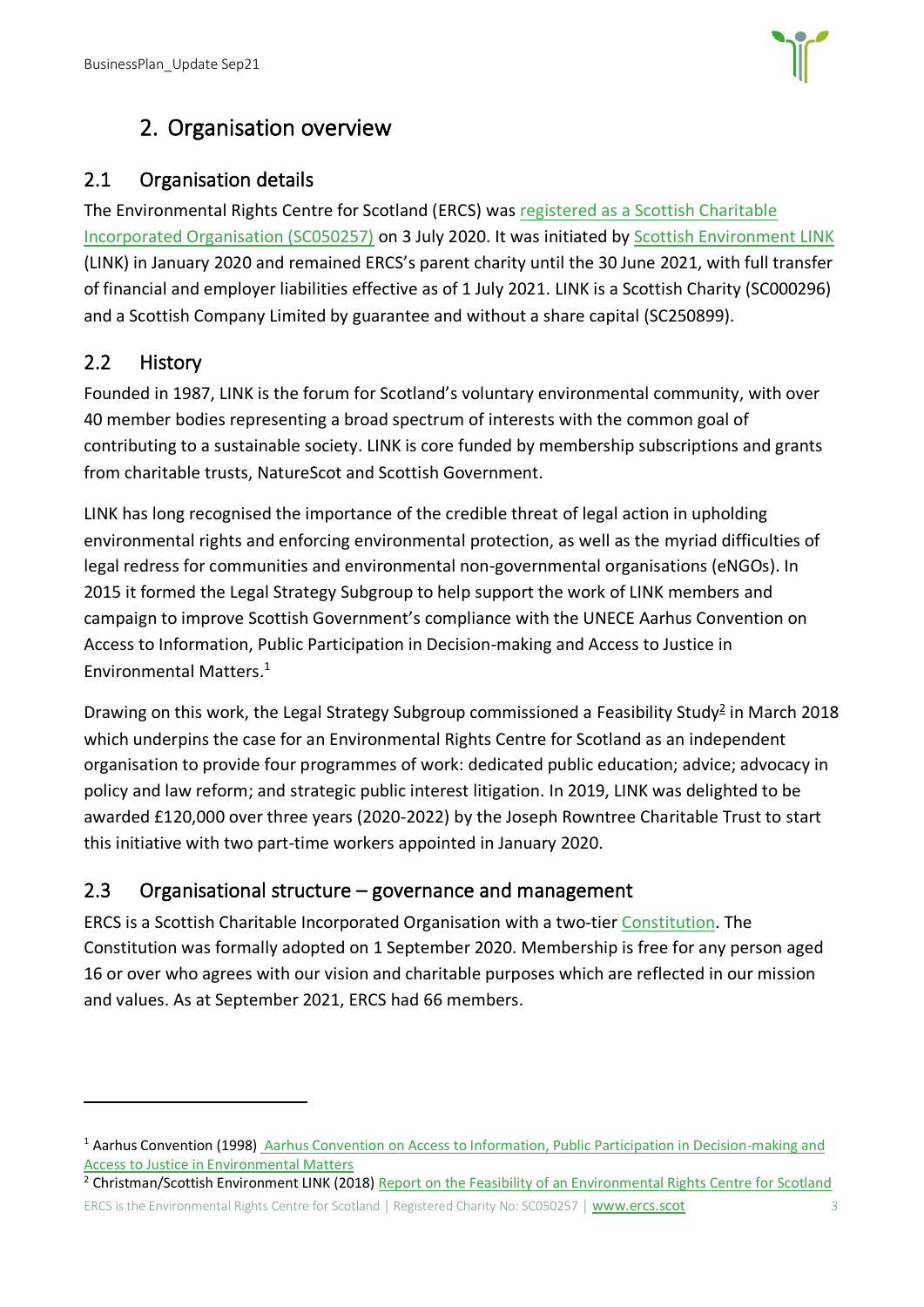

The maximum number of charity trustees is 12: LINK has two nominated places and there is provision for two co-opted positions, with the remaining eight open to membership election. As of September 2021, the Board comprises nine trustees who are not remunerated.

#### **Trustees**

The initial Board consisted of members from the LINK Legal Strategy Subgroup who have combined work experience in the most prominent environmental non-governmental organisations in Scotland as well as grassroots community activism and the law. Following a skills audit in September 2020, an open recruitment process was instigated to attract trustees from disciplines outside the environment sector, and we now have trustees with expertise and experience of advancing children's rights and addressing health and systemic inequalities. A treasurer with extensive experience as a fundraiser was appointed in April 2021. The considerable skill set of the Board ensures that ERCS has the strategic leadership and the highest standards of governance to become a successful SCIO.

In addition, ERCS has members who are associates, asked to offer their expertise and inform ERCS's work from their policy work, professional practice or interests; develop external relationships; and facilitate wider connections across civil society and the policy arena. Associates, unlike trustees, maintain their independence from ERCS and there is no expectation that they will represent the detailed advocacy positions of ERCS externally, nor share all the views expressed by ERCS. Nominations for associate membership can be put forward by the Chief Officer or any trustee and appointment is by a majority vote by the Board of Trustees. There is no fixed term or limit.

[Short biographies of the trustees, associates and staff team](https://www.ercs.scot/who-we-are/our-people/) can be found on the website.

#### Staff team

The initial staff team of Development Manager and Programme Manager (comprising a total 1.2 full-time equivalent 'FTE') was appointed in January 2020 on a one-year contract reporting to the LINK Chief Officer/ trustee. As a result of exceeding the fundraising targets set out in the Business Plan July 2020, ERCS staff team has steadily grown. An Advocacy Officer and Administrator joined the team in August 2020. In January 2021 the Development Manager was appointed Chief Officer and the Administrator was promoted to Finance and Administration Officer in April. Our In-house Solicitor joined the team in June to replace the post of Programme Manager.

With a grant from the Scottish Government's Equality and Human Rights Fund to run from October 2021 for three years, the team will further grow to 3.9 FTE. This includes an increase in hours for the Chief Officer and Advice Service, and the recruitment of a Rights Officer. This staff structure (see Figure 1) exceeds the optimum scenario envisaged last year and provides a strong foundation to take our three work programmes forward for public education, legal advice and advocacy.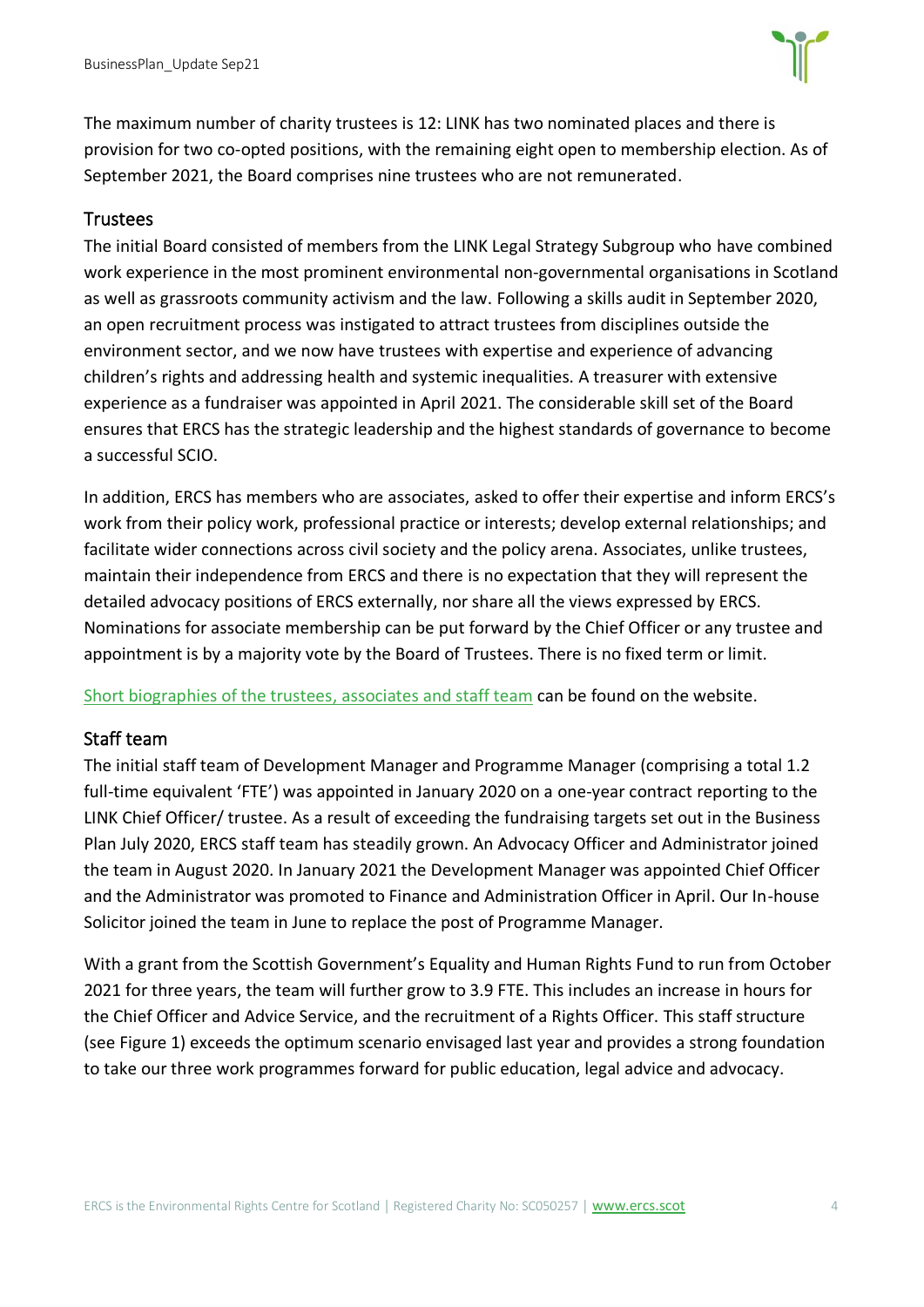

#### *Figure 1: ERCS organisational structure from January 2022*

#### Student placements

From September 2021, ERCS will also pilot taking student work placements and/or paid interns to undertake small pieces of work. In all circumstances, ERCS acknowledges that placements require considerable commitment to provide appropriate support and supervision, offer opportunities for building networks and a variety of work experience to gain knowledge of the sector.

There are two strategies for working with student work placements and/or paid interns.

#### **I. Student work placements on Masters courses in partnership with a university**

There are a number of research projects that ERCS wishes to explore – either in partnership with other academics or commissioned, and this could be a valuable resource to undertake preliminary scoping and literature reviews. It is also an opportunity for ERCS to encourage post-graduate students to take an interest in the field of environmental justice and 'cultivate' and 'grow' our profession.

With this objective, student work placements will be considered if on Masters courses where a placement is part of the academic course and where a written project is an output that can be supervised by ERCS to a suitable academic standard.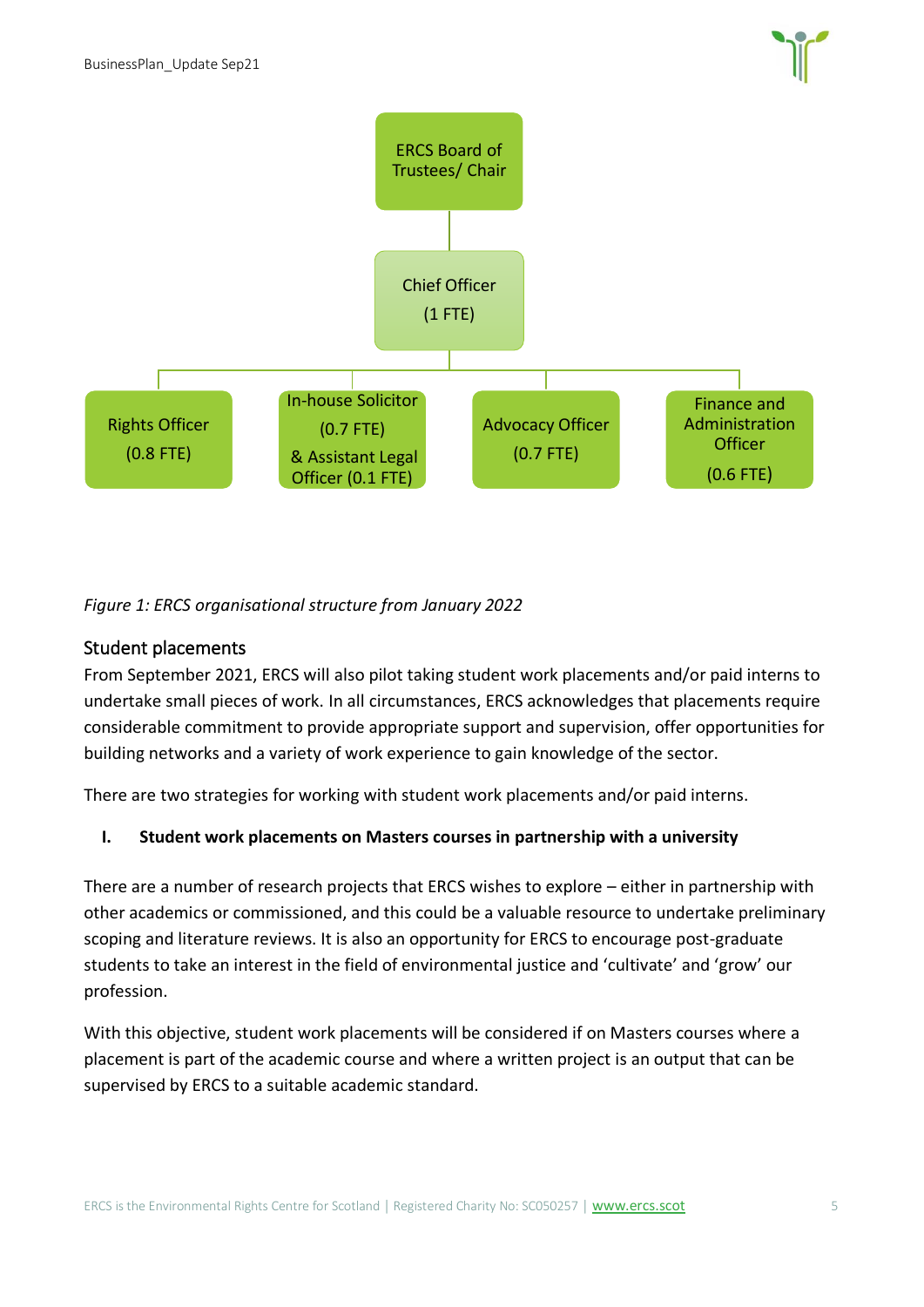

#### **II. Paid internships as part of a recognised scholarship scheme**

ERCS is also committed to encouraging interest in the sector from individuals from diverse backgrounds and paying the real living wage to increase opportunities for people from low-income and disadvantaged backgrounds. This is noted in our Pay, Remuneration and Pension Policy.<sup>3</sup>

With this objective, ERCS will participate in in the [Robertson Scholar Internship Scheme](https://www.therobertsontrust.org.uk/news-and-blogs/hosts-sought-for-summer-2021-internship/) (or a similar scheme which supports the real living wage) through which we would host a summer intern in their third year of university. Placements will be supported to participate in the Advocacy work programme and day to day operations.

#### <span id="page-6-0"></span>2.4 Vision and purpose

#### *Our vision is of a Scotland where every person's right to live in a healthy environment is fully realised.*

There is a clear unmet need within communities and civil society relating to the understanding of legal rights and remedies in environmental matters. At the same time, the environment has 'no voice' in the Scottish courts and relies on individuals, communities and eNGOs to be that voice.

Our purpose is to increase the capacity and opportunity of individuals, community groups and organisations to challenge environmental injustice at neighbourhood, local authority and national levels. We promote environmental justice in two ways:

- **substantive**: by advocating for law reform, policies and practices that support the equitable distribution of environmental benefits, burdens and responsibilities; and
- **procedural:** by working for meaningful participation in decision-making and for fair, timely and affordable access to legal remedies.

#### <span id="page-6-1"></span>2.5 Mission statement and values

Our mission is to assist members of the public and civil society to understand and exercise their rights in environmental law and to protect the environment. We will do this through:

- public education to increase awareness of legal rights and remedies in environmental matters;
- advice, assistance and representation to improve public participation in environmental decision-making;

<sup>&</sup>lt;sup>3</sup> Real living wage: ERCS is fully committed to the paying, at all times, of at least the [Real Living Wage](https://www.livingwage.org.uk/what-real-living-wage) for all its staff. This is based on the real cost of living, including everyday needs, which is calculated annually by the Resolution Foundation and overseen by th[e Living Wage Commission.](https://www.livingwage.org.uk/living-wage-commission) Whilst this will apply across all employees of ERCS it is envisaged this will specifically (but not exclusively) be the recognised rate when ERCS employs Interns.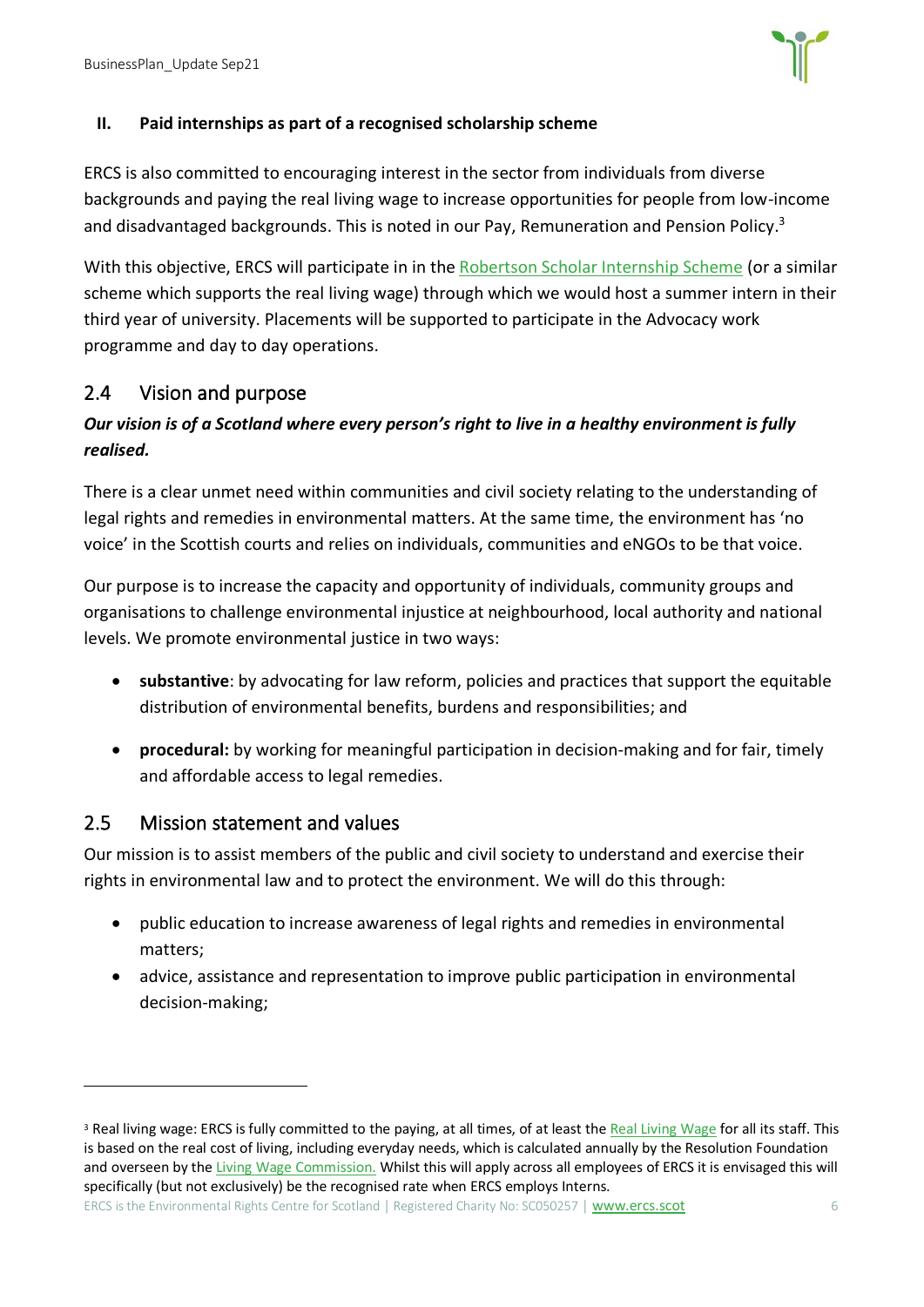

- advocacy in policy and law reform to improve environmental law and access to justice on the environment; and
- strategic public interest litigation to enforce progress on key environmental issues and tackle systemic environmental problems.

ERCS understands environmental law to include law relating to land-use planning, climate change, pollution control, environmental health, the conservation of biodiversity, and any other field (e.g. cultural heritage, transport, energy) to the extent that it impacts on the natural environment in Scotland.

Our operating values and principles are to be:

- Open, accessible and approachable in how we offer our services
- Respectful, collaborative and enabling in how we deliver our services
- Evidence-based and assertive in how we advocate for policy and law reform
- <span id="page-7-0"></span>• Trusted and authoritative in how we pursue environmental rights and litigation.

## 3. Strategic analysis

#### <span id="page-7-1"></span>3.1 The need and demand for our services

The political context into which ERCS entered is dynamic and challenging and the nature of demand is complex, particularly with the impacts of Brexit and Covid-19. The key factors that shape modern Scotland and questions of environmental justice include its distinct legal system, its institutions and land ownership. The new initiatives under the UK Withdrawal from the European Union (Continuity) (Scotland) Act 2021, including the creation of [Environmental Standards Scotland](https://environmentalstandards.scot/) as the new environmental governance organisation, will take time to develop. There are also developments of planning law and practice in the UK and Scotland – all of which require scrutiny. The operating environment will be regularly reviewed by the Board and ERCS activities will need to adapt to the differing pace of demands, public engagement with environmental issues and the fundraising climate. Notwithstanding, the three reasons why ERCS is needed remain clear and we see them as follows.

#### 1. To advance the substantive right to a healthy environment

The United Nations Special Rapporteur on human rights obligations related to the enjoyment of a safe, clean healthy and sustainable environment identifies six substantive elements as a fundamental human right: 'clean air, a safe climate, access to safe water and adequate sanitation,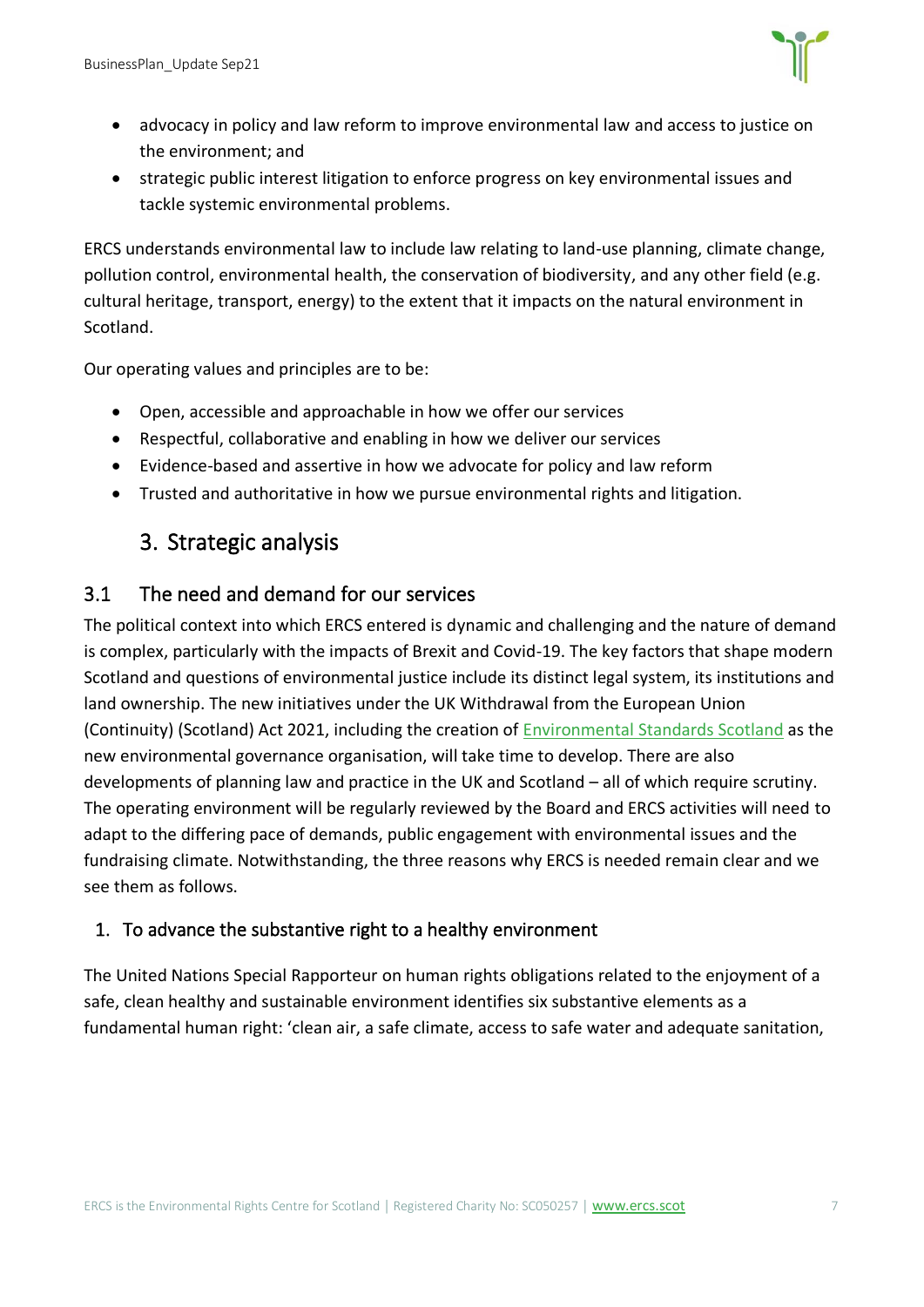

healthy and sustainably produced food, non-toxic environments in which to live, work, study and play, and healthy biodiversity and ecosystems'. 4

As well as tackling the global climate and nature emergencies,<sup>5</sup> there are a number of substantive environmental problems in Scotland. Many people, particularly living in areas of highest deprivation, suffer from air pollution,<sup>6</sup> poor environmental quality,<sup>7</sup> poor access to good quality greenspace,<sup>8</sup> and close proximity to vacant and derelict land,<sup>9</sup> exacerbating existing health inequalities. The most vulnerable in our society (including children, older people elderly, people with health problems) are hardest hit by environmental stressors such as pollution and chemicals. In addition, socially disadvantaged groups are less resilient to the impacts of climate change, such as severe weather events, because they have fewer resources to adapt and recover.<sup>10</sup>

Rules are in place to protect the environment but, without a credible threat of a legal challenge from communities and eNGOs, unlawful decisions can be made. Taking legal action should be a means of last resort to overturn such decisions, but the Scottish legal system makes it extremely difficult to hold government and other public bodies to account over harm to the environment. Scotland's distinct legal system lags behind England and Wales in developing a public law culture, and there remain significant barriers to public interest litigation.<sup>11</sup> This means public interest legal action on the environment is rarely taken.

Those eNGOs who have worked with communities in Scotland to take forward a small number of legal challenges and/or public interest interventions are either involved in or support ERCS to increase collective capacity by providing free legal services in public interest environmental law.

<sup>4</sup> United Nations General Assembly (Dec 2019[\) Right to a Healthy Environment: Good Practices: Report of the Special](https://undocs.org/A/HRC/43/53)  [Rapporteur on the issue of human rights obligations relating to the enjoyment of a safe, clean, healthy and sustainable](https://undocs.org/A/HRC/43/53)  [environment](https://undocs.org/A/HRC/43/53)

<sup>&</sup>lt;sup>5</sup> IPCC (2021) IPCC, 2021: Climate Change 2021: The Physical Science Basis. Contribution of Working Group I to the Sixth [Assessment Report of the Intergovernmental Panel of Climate Change;](https://www.ipcc.ch/report/ar6/wg1/) IPCC (2018[\) IPCC Special Report: Global warming](https://www.ipcc.ch/sr15/)  [of 1.50c;](https://www.ipcc.ch/sr15/) State of Nature Partnership (2019) [State of Nature 2019 report](https://nbn.org.uk/stateofnature2019/reports/)

<sup>&</sup>lt;sup>6</sup> Ricardo Energy & Environment, Air Quality in Scotland Website (accessed 7 Jun 2021) [Air Quality Management Areas;](http://www.scottishairquality.scot/laqm/aqma) Ricardo Energy & Environment, Air Quality in Scotland Website (accessed 7 Jun 2021) Standards: Air Quality Standards [and Objectives](http://www.scottishairquality.scot/air-quality/standards)

<sup>&</sup>lt;sup>7</sup> Keep Scotland Beautiful (2017[\) Local environmental quality in decline, Further analysis by Keep Scotland Beautiful](https://www.keepscotlandbeautiful.org/media/1560107/leq-in-decline-report-oct-2017-final-131017.pdf) <sup>8</sup> greenspace scotland (2018) [The Third State of Scotland's Greenspace Report, February 2018](https://drive.google.com/file/d/1aQLMu60G5WRi4QKBCuZJ92oT8eM2sxd3/view)

<sup>&</sup>lt;sup>9</sup> Scottish Government (2020[\) Scottish Vacant and Derelict Land Survey 2019;](https://www.gov.scot/publications/scottish-vacant-derelict-land-survey-2019/pages/13/) Scottish Land Commission Website (accessed 28 Aug 2021[\)https://www.landcommission.gov.scot/our-work/housing-development/vacant-and-derelict](https://www.landcommission.gov.scot/our-work/housing-development/vacant-and-derelict-land)[land](https://www.landcommission.gov.scot/our-work/housing-development/vacant-and-derelict-land)

<sup>&</sup>lt;sup>10</sup> European Environment Agency (2020) Healthy environment, healthy lives: how the environment influences health [and wellbeing in Europe\)](https://www.eea.europa.eu/publications/healthy-environment-healthy-lives)

<sup>&</sup>lt;sup>11</sup> Human Rights Consortium Scotland (2018) Discussion Paper: Overcoming Barriers to Public Interest Litigation in [Scotland](https://foe.scot/wp-content/uploads/2018/11/Final-Overcoming-Barriers-to-PIL-in-Scotlnd-web-version.pdf)

ERCS is the Environmental Rights Centre for Scotland | Registered Charity No: SC050257 | [www.ercs.scot](http://www.ercs.scot/) 8 8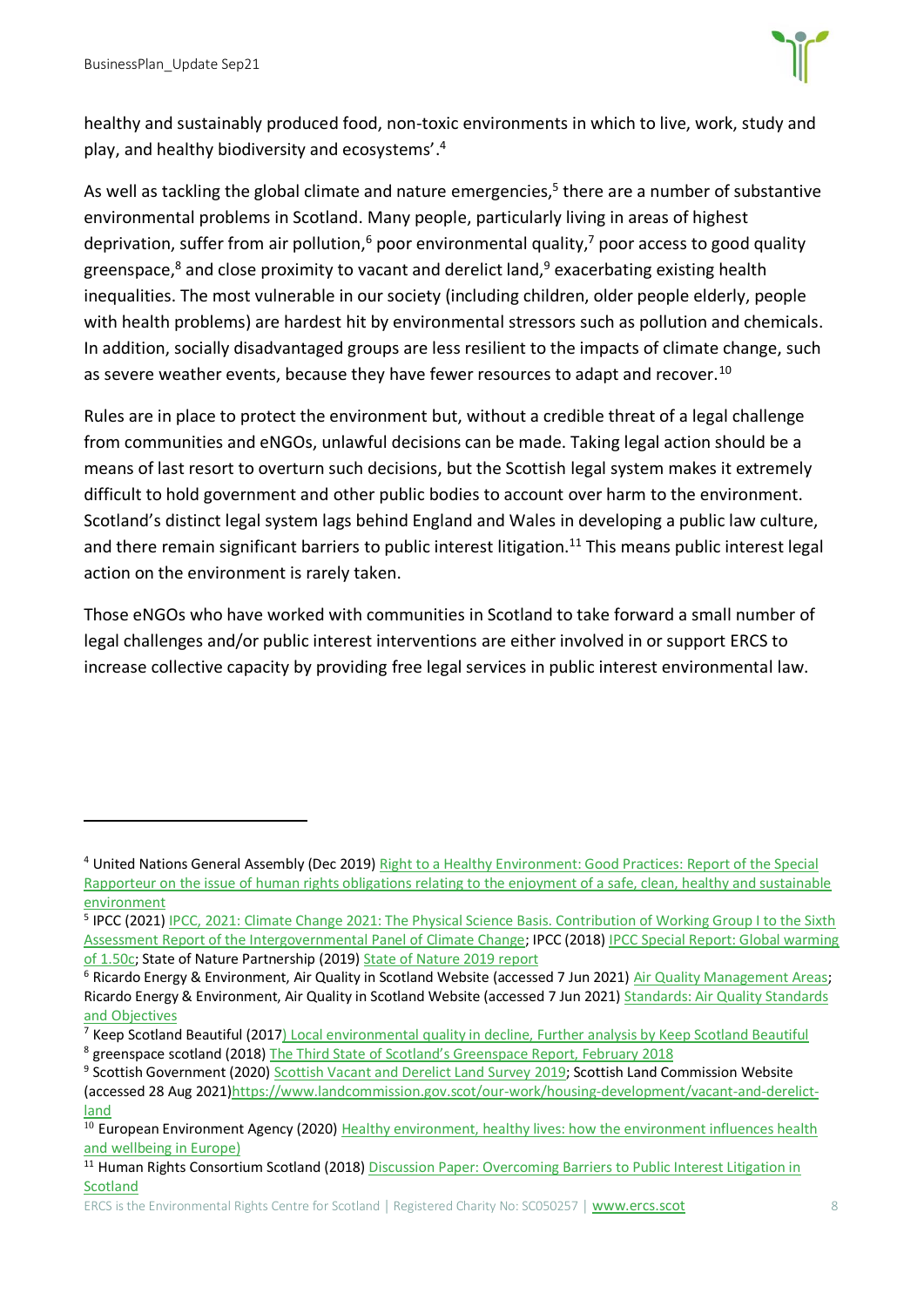

#### 2. To address systemic environmental governance and procedural problems

The procedural elements to our human right to a healthy environment are access to information, public participation, and access to justice and effective remedies.<sup>12</sup>

Scotland's distinct legal system and Scottish devolution have resulted in a growing and complex body of Scottish environmental law as Holyrood integrates international and European Union (EU) Law. Rhetoric of world leadership often accompanies these laws yet in practice, implementation falls far short.<sup>13</sup>

Systemic governance issues include limited public participation in the planning system,  $14$  poor enforcement of planning and nature conservation law, <sup>15</sup> the absence (in the main) of any system of substantive review, and the prohibitive expense to challenge potentially unlawful environmental decisions.

The playing field in environmental disputes is far from level, particularly in the Scottish planning system where local communities' resources and experience are far outweighed by those of developers, and no third-party right of appeal exists. People with protected characteristics, compounded with socio-economic disadvantage and place-based deprivation are furthest removed from participation and influence in local decision-making, contributing to systemic discrimination.  $^{16}$ 

Further, on the grounds of prohibitive expense, Scotland has repeatedly been found in breach of the United Nations Economic Commission for Europe (UNECE) Aarhus Convention on Access to Information, Public Participation in Decision-making and Access to Justice in Environmental Matters. This was reconfirmed in the latest progress review by the Convention's Compliance Committee in August 2021.<sup>17</sup>

The unmet need identified by LINK members, the 2018 ERCS feasibility study, and the feedback from grassroots community networks such as [Planning Democracy](https://www.planningdemocracy.org.uk/) point to the ongoing (as well as potentially untapped) demand for a responsive free legal advice service. In providing this, and public education on environmental rights to communities and equality groups, ERCS can play a key role in helping to level the playing field in environmental decision-making and challenges.

<sup>&</sup>lt;sup>12</sup> United Nations General Assembly (Dec 2019) Right to a Healthy Environment: Good Practices: Report of the Special [Rapporteur on the issue of human rights obligations relating to the enjoyment of a safe, clean, healthy and sustainable](https://undocs.org/A/HRC/43/53)  [environment](https://undocs.org/A/HRC/43/53)

<sup>13</sup> Scottish Environment LINK (2011) Scotland's environmental laws since devolution - from rhetoric to reality

<sup>&</sup>lt;sup>14</sup> yellow book ltd (2017) [Barriers to community engagement in planning: a research study](https://www.gov.scot/binaries/content/documents/govscot/publications/factsheet/2017/05/barriers-to-community-engagement-in-planning-research/documents/barriers-community-engagement-planning-research-study-pdf/barriers-community-engagement-planning-research-study-pdf/govscot:document/Barriers%20to%20community%20engagement%20in%20planning%20-%20a%20research%20study.pdf)

<sup>&</sup>lt;sup>15</sup> Scottish Environment LINK (2015) Natural Injustice: A review of the enforcement of wildlife protection legislation in **[Scotland](https://www.scotlink.org/files/documents/Natural-Injustice-paper1-FINAL.pdf)** 

<sup>&</sup>lt;sup>16</sup> Social Renewal Advisory Board: Independent report to the Scottish Government (Jan 2021) [If not now, when?](https://www.gov.scot/publications/not-now-social-renewal-advisory-board-report-january-2021/pages/2/) - Social [Renewal Advisory Board report](https://www.gov.scot/publications/not-now-social-renewal-advisory-board-report-january-2021/pages/2/)

<sup>&</sup>lt;sup>17</sup> Aarhus Convention Compliance Committee (Aug 21) Report of the Compliance Committee on compliance by the [United Kingdom of Great Britain and Northern Ireland](https://unece.org/sites/default/files/2021-08/VI.8k_UK_report_to_MOP7_part_I_advance_unedited.pdf) – Part I and [Part II](https://unece.org/sites/default/files/2021-08/VI.8k_UK_report_to_MOP7_part_II_advance_unedited.pdf)

ERCS is the Environmental Rights Centre for Scotland | Registered Charity No: SC050257 | [www.ercs.scot](http://www.ercs.scot/) 9 9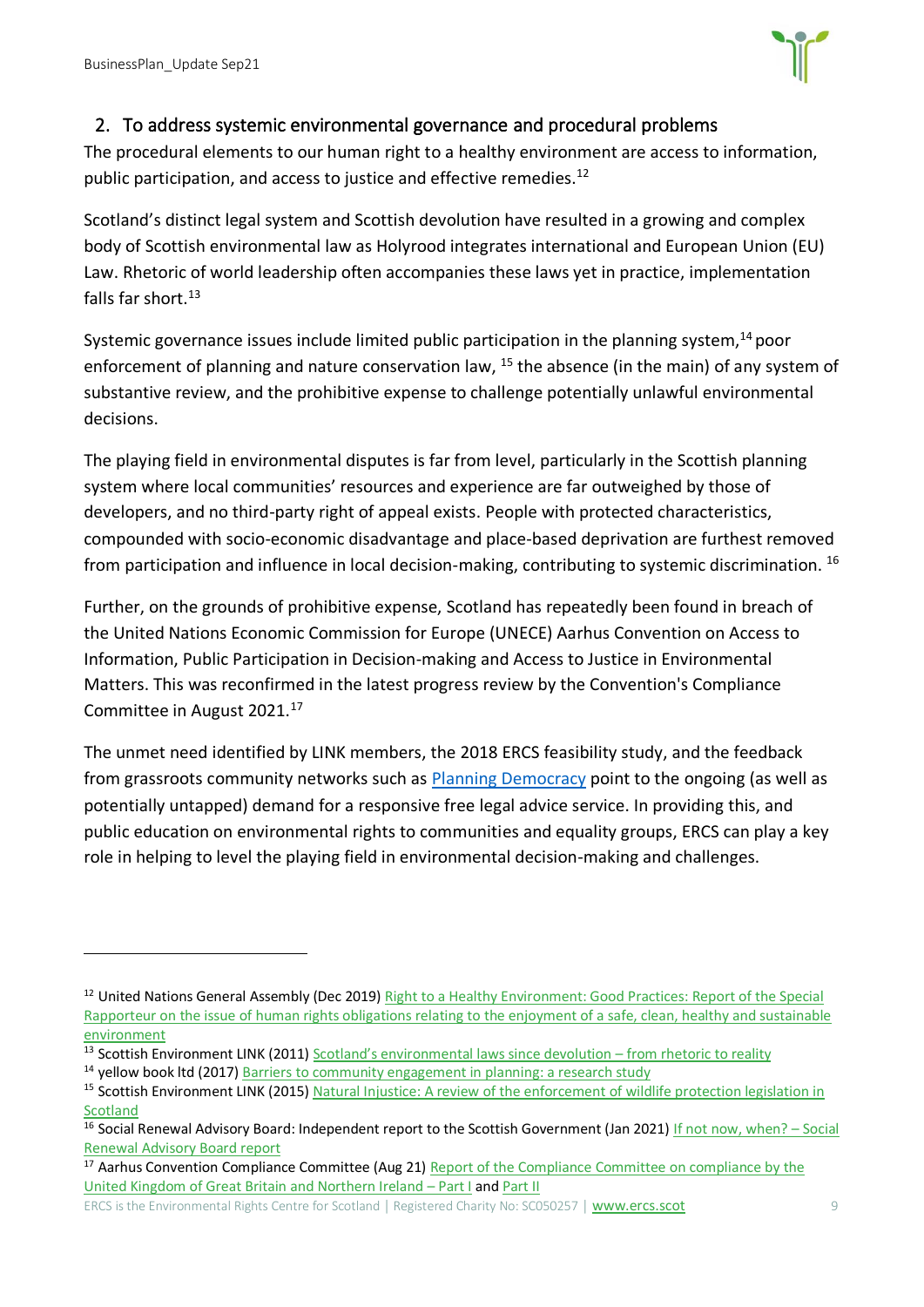

3. To meet the opportunities of the new human rights framework, and challenges arising from Brexit and Covid-19

Last year, three key areas of opportunity and risk made the need for specialist input to promote effective environmental policy and law reform particularly pressing: the anticipated incorporation of environmental rights in the proposed new statutory framework for human rights in Scotland, Brexit and Covid-19.

Following the recommendation from the First Minister's Advisory Group on Human Rights Leadership for the incorporation of the right to a healthy environment in the new human rights framework,<sup>18</sup> and consequent recommendations from the National Taskforce for Human Rights Leadership in March 2021: that the right be incorporated 'with substantive and procedural elements',<sup>19</sup>there is significant opportunity to help shape and influence how this is established in law, build the capacity to realise these rights in practice, and monitor implementation.

Most of the UK and Scotland's environmental laws come from the European Union, therefore the UK's exit from the EU risks both the deterioration of existing environmental laws, and a loss of alignment with EU standards as it brings in new laws to respond to emerging environmental challenges. Crucially, we no longer have the supervisory role of the EU Commission and access to the European Court of Justice to hold government to account on environmental issues.<sup>20</sup> This year, ERCS welcomed the establishment of [Environmental Standards Scotland,](https://environmentalstandards.scot/) the new independent body to ensure Scotland has high environmental standards, strong systems which maintain them and prevent enforcement gaps arising from Brexit. With introductions already having taken place, we hope to become a key referral source to test their powers both of monitoring the effectiveness of environmental law and of public authorities' compliance with it.

Covid-19 has demonstrated how human rights and environmental protection are inextricably linked,<sup>21</sup> with mounting evidence that biodiversity loss and climate change make pandemics more likely.<sup>22</sup> The pandemic lockdown simultaneously brought in to focus the importance of local greenspace for our health and wellbeing, as well as the sharp inequalities in accessing nature and

<sup>&</sup>lt;sup>18</sup> First Minister's Advisory Group on Human Rights Leadership (2018) Recommendations for a new human rights [framework to improve people's lives, report to the First Minister](https://humanrightsleadership.scot/wp-content/uploads/2018/12/First-Ministers-Advisory-Group-on-Human-Rights-Leadership-Final-report-for-publication.pdf)

<sup>&</sup>lt;sup>19</sup> National Taskforce for Human Rights Leadership (Mar 2021) The National Taskforce for Human Rights Leadership [Report,](https://www.gov.scot/binaries/content/documents/govscot/publications/independent-report/2021/03/national-taskforce-human-rights-leadership-report/documents/national-taskforce-human-rights-leadership-report/national-taskforce-human-rights-leadership-report/govscot%3Adocument/national-taskforce-human-rights-leadership-report.pdf) Recommendation 2

<sup>&</sup>lt;sup>20</sup> (Gemmell/ Scottish Environment LINK (2019[\) Environmental Governance: effective approaches for Scotland post-](https://www.scotlink.org/wp-content/uploads/2019/12/REPORT-Environmental-Governance-effective-approaches-for-Scotland-post-Brexit-OCT-2019.pdf)[Brexit. Final Report, October 2019](https://www.scotlink.org/wp-content/uploads/2019/12/REPORT-Environmental-Governance-effective-approaches-for-Scotland-post-Brexit-OCT-2019.pdf)

<sup>&</sup>lt;sup>21</sup> Morgera and Miller, University of Strathclyde (28 May 2020) COVID-19, Environmental Protection & Human Rights [Leadership](https://www.strath.ac.uk/humanities/lawschool/blog/covid-19environmentalprotectionhumanrightsleadership/)

<sup>&</sup>lt;sup>22</sup> Intergovernmental Science Policy Platform on Biodiversity and Ecosystem Services (IPBES) (2020:2) Workshop Report [on Biodiversity and Pandemics,](https://ipbes.net/sites/default/files/2020-12/IPBES%20Workshop%20on%20Biodiversity%20and%20Pandemics%20Report_0.pdf)

ERCS is the Environmental Rights Centre for Scotland | Registered Charity No: SC050257 | [www.ercs.scot](http://www.ercs.scot/) 10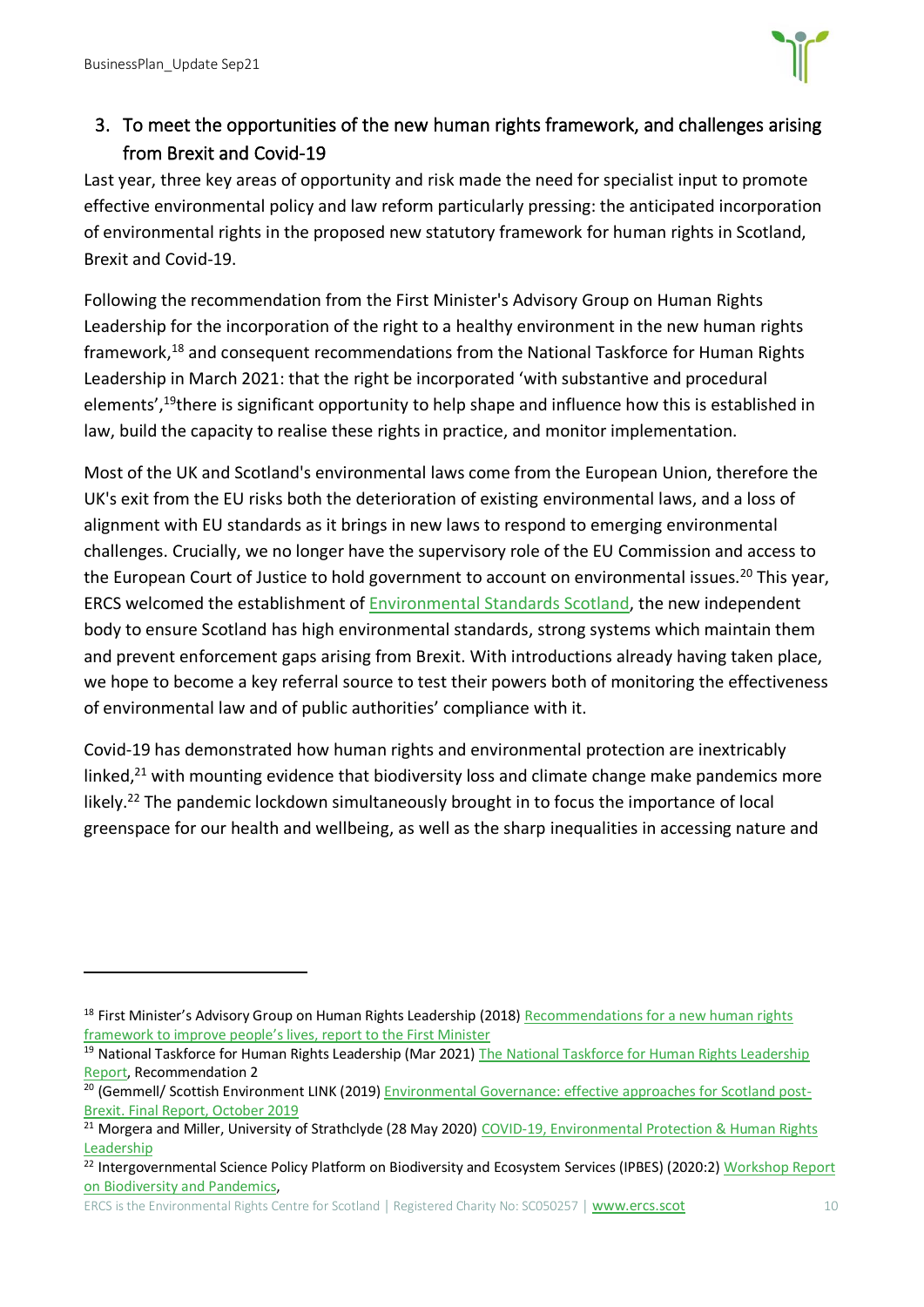

good quality greenspace.<sup>23</sup> In our unequal society, it is imperative that we work to make our spaces greener, healthier and wilder as a right for all.

In summary, there is no organisation in Scotland that provides accessible and professional public education, and advice and representation services in environmental and related planning law. Neither is there a dedicated organisation to act as the knowledge hub to inform advocacy in policy and law reform, nor pursue public interest litigation to ensure environmental standards are upheld or improved where necessary. Uniquely, through its programmes of work, ERCS can respond to these needs and opportunities.

#### <span id="page-11-0"></span>3.2 SWOC analysis

From the Business plan July 2020, Table 1 reproduces the summary SWOC (strengths, weaknesses, opportunities, challenges) analysis of our work including political, economic, social, technological, environmental and legal factors. In the first 18 months of ERCS's operations, while the external challenge remain, it is reassuring to note that the strengths and opportunities have consolidated and the weaknesses mitigated.

#### Table 1: SWOC analysis

| <b>INTERNAL STRENGTHS</b>                                                                                                                                                                                                                                                                                                                                                                                                                                                                                                                                                                                                                                                                                                                                                                                                                                       | <b>INTERNAL WEAKNESSES</b>                                                                                                                                                                                                                                                                                                                                                                                                                                                                                                                                                                                                                                                            |  |  |  |
|-----------------------------------------------------------------------------------------------------------------------------------------------------------------------------------------------------------------------------------------------------------------------------------------------------------------------------------------------------------------------------------------------------------------------------------------------------------------------------------------------------------------------------------------------------------------------------------------------------------------------------------------------------------------------------------------------------------------------------------------------------------------------------------------------------------------------------------------------------------------|---------------------------------------------------------------------------------------------------------------------------------------------------------------------------------------------------------------------------------------------------------------------------------------------------------------------------------------------------------------------------------------------------------------------------------------------------------------------------------------------------------------------------------------------------------------------------------------------------------------------------------------------------------------------------------------|--|--|--|
| ERCS is the only community-focused expert in<br>environmental law in Scotland.<br>Covid-19 and reduced social engagement<br>suggests increased demand for ERCS's on-line<br>public education content.<br>No Scottish eNGO employs an in-house lawyer<br>or provides our programme of advice, assistance<br>and representation.<br>ERCS's programmes of work offer flexibility in<br>how we respond to the political climate and<br>communities' needs.<br>ERCS provides a mechanism to help Scotland<br>comply with Art.9(5) of Aarhus Convention.<br>ERCS's focus on substantive and procedural<br>environmental justice is politically opportune<br>and intersects with community empowerment<br>discourse, land reform, human rights and<br>reducing health inequalities.<br>LINK members offer the policy and scientific<br>expertise to support ERCS work. | This is a new initiative which involves learning<br>organically and writing the rule book as we go<br>along.<br>Starting at zero with limited capacity.<br>Governance structures will take a year to<br>establish.<br>Operational structures will take a year to<br>establish.<br>The demand for our services is potentially too<br>big for current resources - need to manage<br>expectations and ensure quality control of<br>outputs.<br>As a new organisation, offering a new service, it<br>will take time to develop our partnerships and<br>collaborations.<br>Need additional resources to operationally<br>respond and strategically develop all four<br>programmes of work. |  |  |  |

<sup>&</sup>lt;sup>23</sup> Public Health Scotland (PHS): Social Systems Recovery Environment and Spaces Group (Mar 2021) COVID-19 Green [and Open Space Use in Autumn 2020;](https://www.gla.ac.uk/media/Media_779126_smxx.pdf) PHS Social Systems Recovery– Environments and Spaces Group Report (August 2021[\) Priorities for pandemic recovery;](chrome-extension://efaidnbmnnnibpcajpcglclefindmkaj/viewer.html?pdfurl=https%3A%2F%2Fwww.gla.ac.uk%2Fmedia%2FMedia_805950_smxx.pdf&clen=821059&chunk=true) greenspace scotland Website (accessed 3 Oct 2021) https://www.greenspacescotland.org.uk/News/greenspace-use-brings-mental-health-benefits-but-access-is-unequal

ERCS is the Environmental Rights Centre for Scotland | Registered Charity No: SC050257 | [www.ercs.scot](http://www.ercs.scot/) 11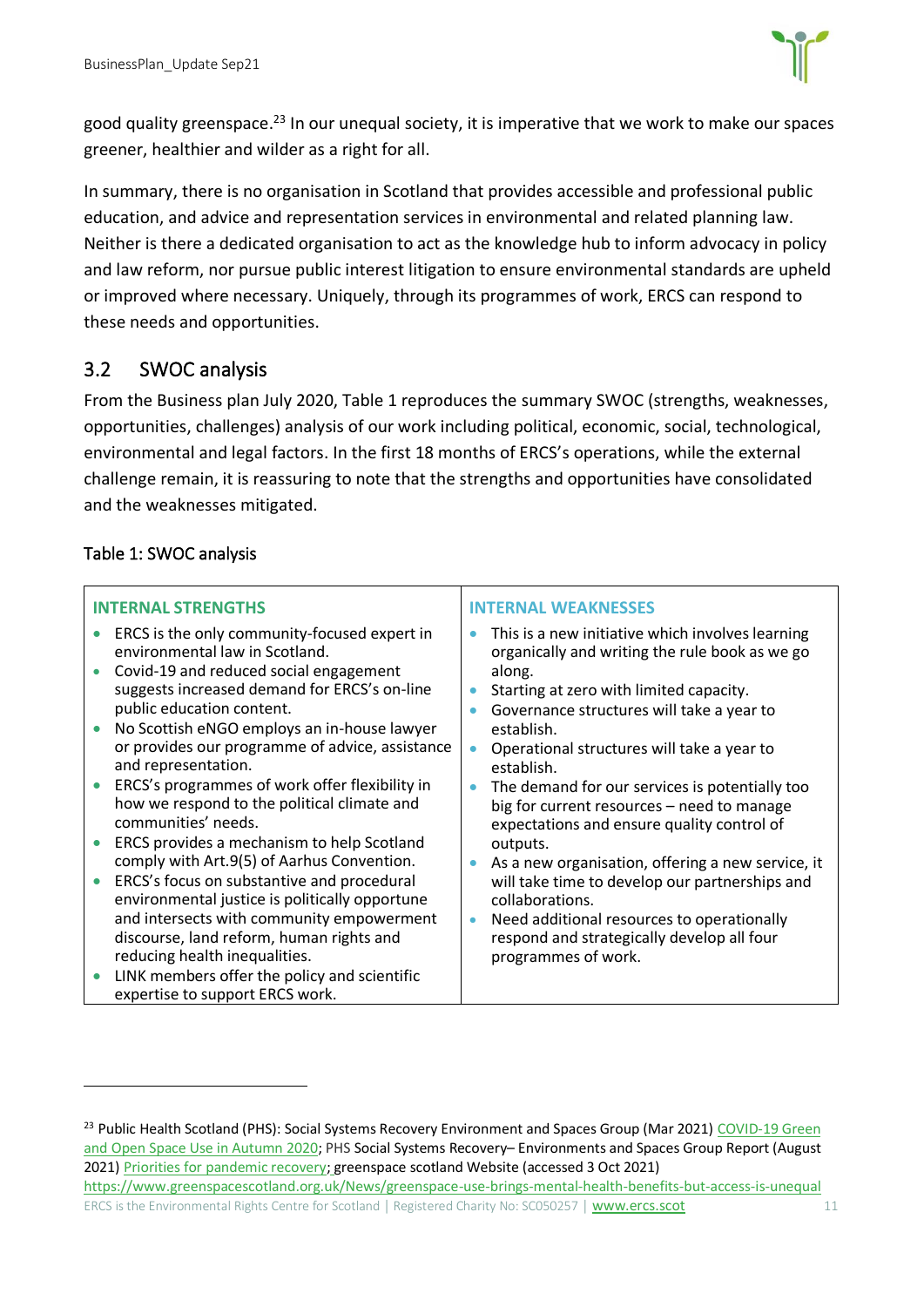

| LINK members and their networks are a<br>'captured audience' for our services which we<br>can build on.                                                                                                                                                                                                                                                                                                                                                                                                                                                                                                                                                                                                                                                             |                                                                                                                                                                                                                                                                                                                                                                                                                                                                                                                                                                                                                              |
|---------------------------------------------------------------------------------------------------------------------------------------------------------------------------------------------------------------------------------------------------------------------------------------------------------------------------------------------------------------------------------------------------------------------------------------------------------------------------------------------------------------------------------------------------------------------------------------------------------------------------------------------------------------------------------------------------------------------------------------------------------------------|------------------------------------------------------------------------------------------------------------------------------------------------------------------------------------------------------------------------------------------------------------------------------------------------------------------------------------------------------------------------------------------------------------------------------------------------------------------------------------------------------------------------------------------------------------------------------------------------------------------------------|
| <b>EXTERNAL OPPORTUNITIES</b><br>Pre-Covid-19 there was increased funding for<br>environmental matters reflecting growing<br>engagement with climate change and<br>biodiversity loss.<br>Pre-Covid-19 more non-environmental<br>organisations were wanting to learn about<br>environmental matters.<br>Brexit leaves a scrutiny/accountability gap that<br>ERCS can help to fill.<br>Incorporation of environmental rights in the<br>new statutory framework for human rights<br>offers opportunities for ERCS.<br>ERCS can build partnerships with other rights-<br>based groups to inform the new statutory<br>framework for human rights.<br>Covid-19 reinforces the need to integrate public<br>health and environmental stewardship which<br>ERCS can develop. | <b>EXTERNAL CHALLENGES</b><br>Recessionary impacts of Covid-19 risk a<br>reduction in public engagement with<br>environmental matters.<br>Community groups and organisations,<br>particularly in more disadvantaged areas, will<br>necessarily focus on the social impacts of Covid -<br>19 and may be less interested in environmental<br>matters.<br>Priorities for funding will focus on mitigating the<br>social impacts of Covid-19.<br>Covid-19 impacts on the Government's<br>Programme include slippages in timescales and<br>reordering of priorities.<br>Cost and uncertainties of litigation as a last<br>resort. |

#### <span id="page-12-0"></span>3.3 Strategic development

In our start-up year, our priorities were to establish ERCS's governance structures and operationalise our charitable principles. This included mapping a theory of change to provide strategic direction which is illustrated at Appendix 1. ERCS promotes the human right to a healthy environment as pivotal to enabling all human rights,<sup>24</sup> contributing to the National Performance [Framework Outcomes](https://nationalperformance.gov.scot/) for Human Rights, <sup>25</sup> Environment, <sup>26</sup> Communities, <sup>27</sup> and Health. <sup>28</sup>

ERCS's Annual report and financial statements summarise our achievements and performance for the period 3 July 2020 to 31 March 2021.

Our work programmes take a human rights-based approach and embed the 5 PANEL principles: participation, accountability, non-discrimination and equality, empowerment and legality. Below sets out an update to our aims and activities for the forthcoming year. A full review of services will be undertaken in the autumn of 2022 to inform a new three-year strategic plan.

<sup>&</sup>lt;sup>24</sup> United Nations General Assembly (Dec 2019) Right to a Healthy Environment: Good Practices: Report of the Special [Rapporteur on the issue of human rights obligations relating to the enjoyment of a safe, clean, healthy and sustainable](https://undocs.org/A/HRC/43/53)  [environment;](https://undocs.org/A/HRC/43/53) United Nations Human Rights Special Procedures (2018[\) Framework Principles on Human Rights and the](https://www.ohchr.org/Documents/Issues/Environment/SREnvironment/FrameworkPrinciplesUserFriendlyVersion.pdf)  [Environment 2018](https://www.ohchr.org/Documents/Issues/Environment/SREnvironment/FrameworkPrinciplesUserFriendlyVersion.pdf)

<sup>&</sup>lt;sup>25</sup> [National Performance Framework Outcomes](https://nationalperformance.gov.scot/) 'We respect, protect and fulfil human rights and live free from discrimination'

<sup>&</sup>lt;sup>26</sup> 'We value, enjoy, protect and enhance our environment'

<sup>&</sup>lt;sup>27</sup> 'We live in communities that are inclusive, empowered, resilient and safe'

<sup>28</sup> 'We are healthy and active'

ERCS is the Environmental Rights Centre for Scotland | Registered Charity No: SC050257 | [www.ercs.scot](http://www.ercs.scot/) 12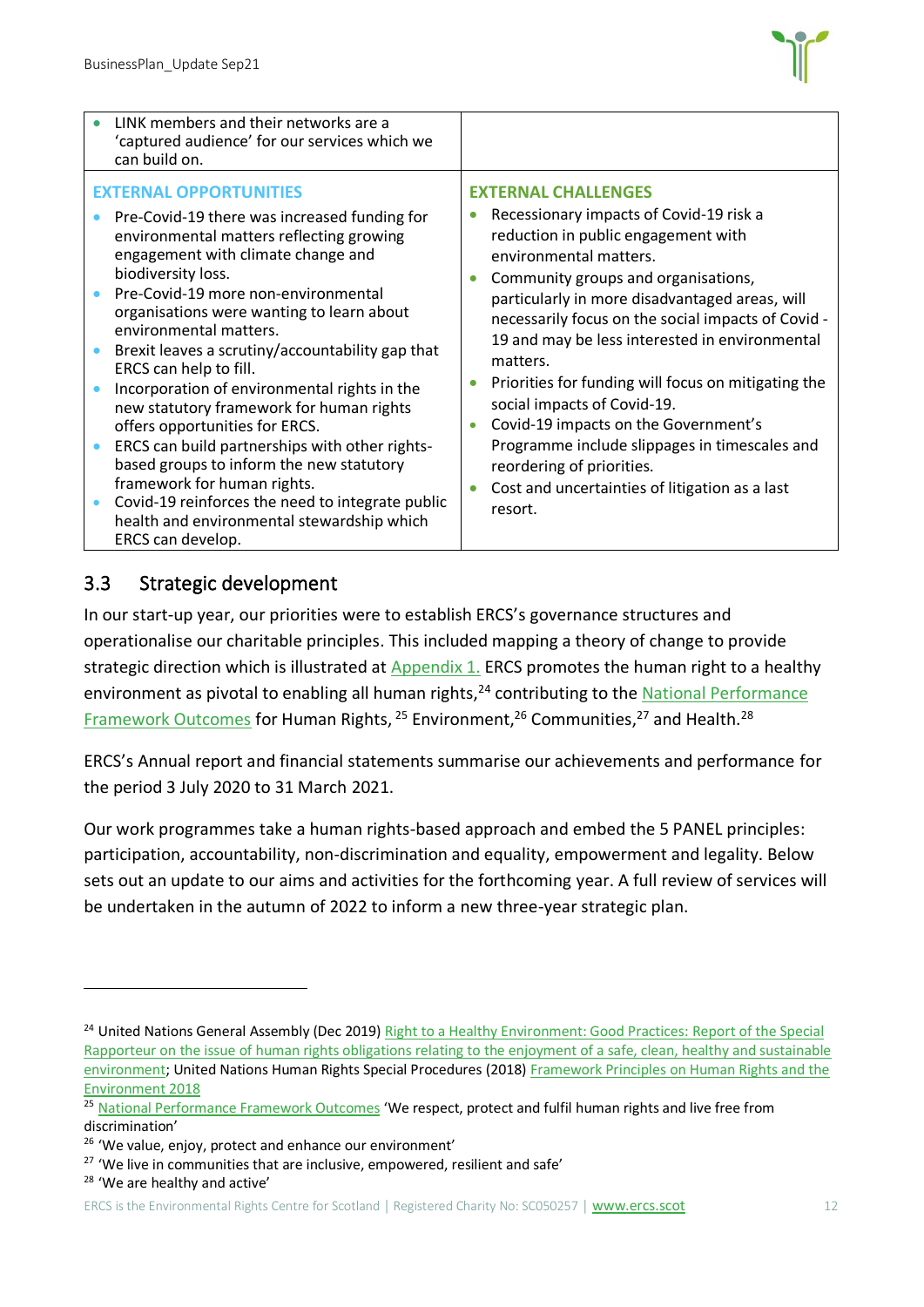BusinessPlan\_Update Sep21



#### 1. Public education to increase awareness of legal rights and remedies

#### *Aim*

Our education programme will provide resources and deliver training to advance education on environmental law and rights. This will cultivate an informed public who are more aware, not only of their rights to information, participation and access to justice, but also of the need for policy and law reform.

#### *2021 update*

ERCS was delighted to be one of 48 organisations to be awarded a grant from the new Equality and Human Rights Fund over the next three years starting from October 2021. The grant will enable us to recruit a Rights Officer who will lead our work to increase awareness and participation of equality groups on the human right to a healthy environment. We will collaborate with organisations who represent or support equality groups to raise awareness of how environmental decisions affect our health and wellbeing, build people's capacity to exercise their rights in relation the environment, and inform the policy and practice of public bodies to advance environmental justice.

#### *Activities*

Our free resources will act as a 'one-stop shop' and will include online 'how to guides' on environmental and related planning law: such as how to access information, how to participate in decision-making and how to challenge decision-making. There will also be specific topic-focussed briefings including the Aarhus Convention, the merits of establishing an Environmental Court, powers of environmental regulators, and the relationship between the human right to a health environment and other human rights. As well as blogs, podcasts, videos, educational resources will be tailored to different levels of knowledge, and supported by links to other organisations, networks, resources and research to ensure we deliver added value and avoid duplication.

Working with LINK members, networks and organisations who represent or support people with protected characteristics, we will deliver bespoke training on how to exercise our rights to community and equality groups, third sector organisations and other civil society stakeholders (e.g. community councils) with opportunities for networking and peer support, including a dedicated online forum.

We will also develop our work with academic institutions to conduct Scotland-focused research on the impacts of environmental and related planning law and areas for policy and law reform.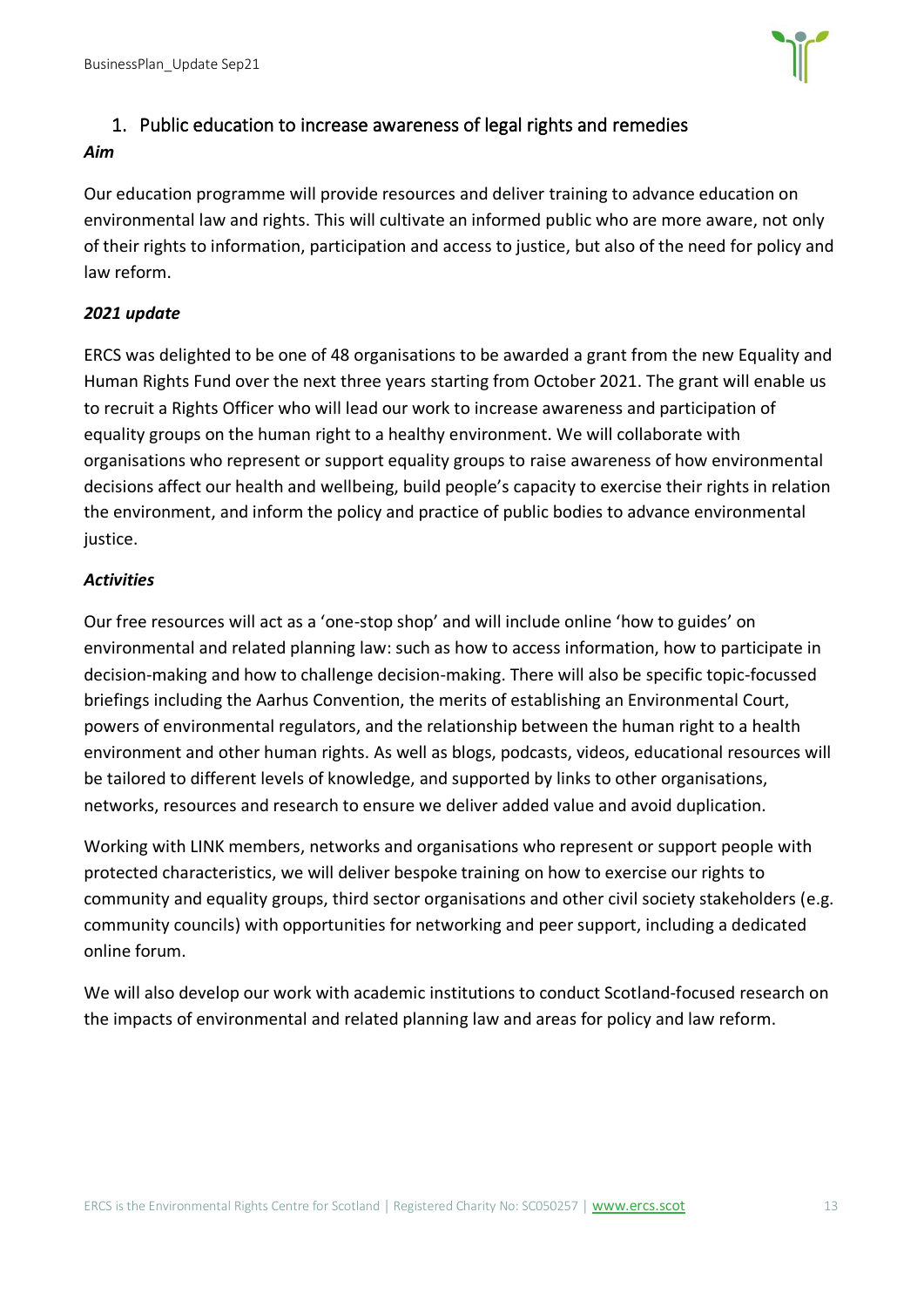

## 2. Advice, assistance and representation to improve participation in environmental decision-making and access to justice

#### *Aim*

Our advice, assistance and representation service will act as a 'citizens' advice bureau for environmental rights', enabling individuals and groups to exercise their environmental rights and hold public bodies to account on the environment. This will strengthen environmental citizenship and democracy.

#### *2021 update*

Following the successful recruitment of our In-house Solicitor, our free legal advice service was launched in June 2021. Environmental concerns have covered a broad range and all enquirers have given positive feedback on the service. At the time of writing there have been no cases that have progressed to litigation.

#### *Activities*

#### *Legal representation*

Through our advice service, ERCS aims to improve the ability of individuals and groups, with good grounds for challenging environmental decisions, to take their cases to court as a last resort.

As a charity, ERCS does not have rights of audience in the Court of Session where most judicial review proceedings or statutory planning appeals are heard. To this end, ERCS has agreed a Memorandum of Understanding with Brown & Co/Legal Services Agency to pilot referrals for legal representation for six months: September 2021 to March 2022. Any cases eligible for legal aid will be referred to Legal Services Agency as the preferred provider. The evaluation of the pilot will consider future working/partnership arrangements.

The pilot will offer a testing ground and evidence base for legal aid on environmental law and will inform an options appraisal, to be undertaken in 2022/23, to identify the most appropriate model for ERCS to operate as a law centre. Options include partnering with a law firm or registering as our own law practice unit with the Law Society of Scotland.

#### 3. Advocacy in policy and law reform to improve environmental law

#### *Aim*

The desired outcome of our advocacy in policy and law reform is to secure concrete progress on environmental rights in Scotland and to reduce barriers to access to justice on the environment.

## *2021 update*

As well as contributing to LINK's advocacy work and the work of individual LINK members by advising on environmental legislation and the legal system, Our Advocacy Officer will continue to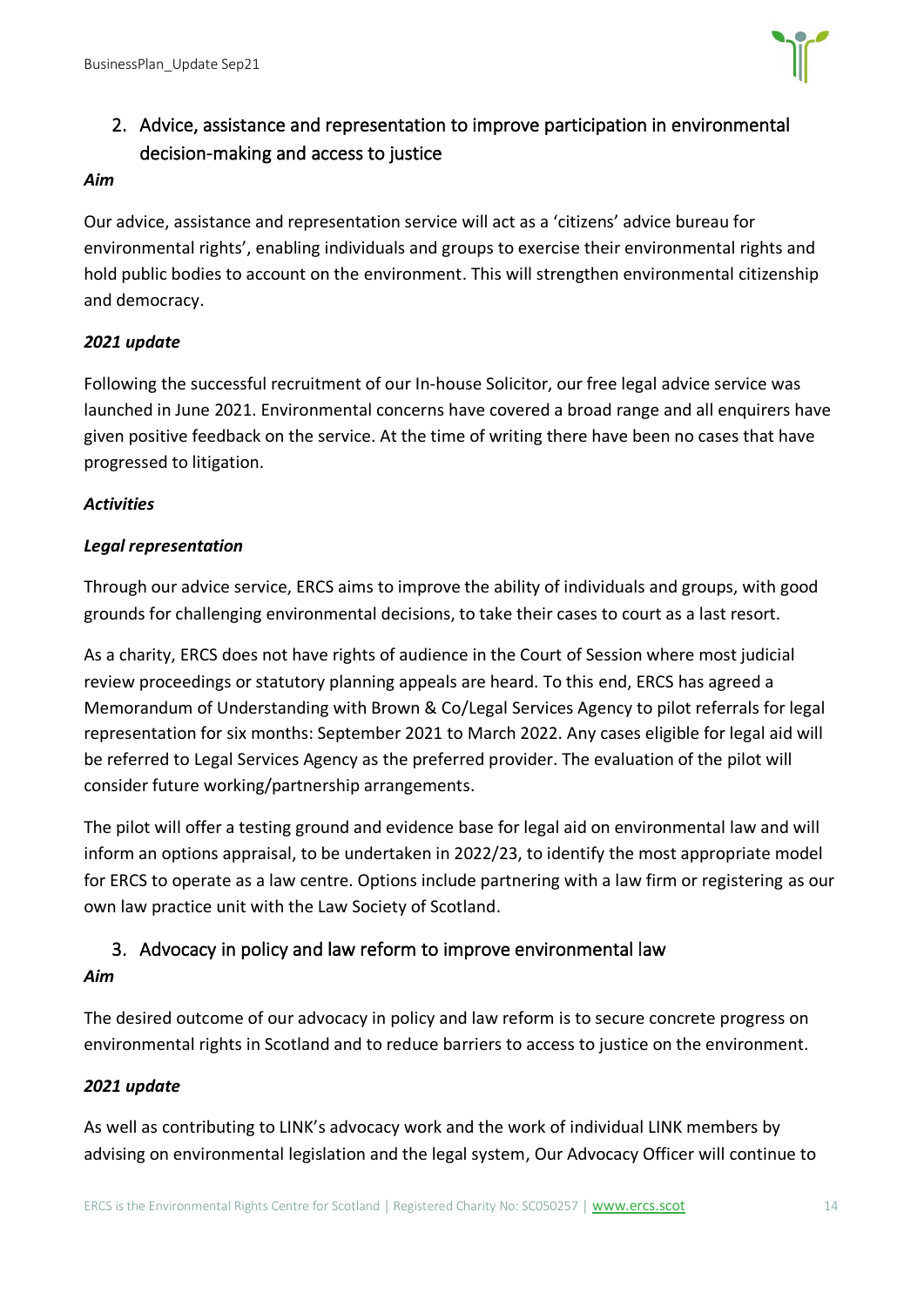

consolidate key relationships with Scottish Government and civil society partners to advance the substantive and procedural elements of the human right to a healthy environment.

#### *Activities*

*i. The human right to a healthy environment to be incorporated into Scots law during the next Parliament.* 

We will proactively work to shape how the human right to a healthy environment in a Human Rights (Scotland) Act is established and increase awareness and understanding of the interrelationship between environmental and other human rights.

We will also contribute to the capacity-building programme for duty-bearers and rights-holders to enable the practical implementation of the Act.

#### *ii. An overhaul of judicial expenses to make environmental litigation affordable.*

There is a pressing need for a suite of further reforms on expenses so that Scotland becomes fully compliant with the Aarhus Convention, <sup>29</sup> and that access to justice is affordable, accessible, timely, and has an effective judicial route to remedy.

#### *iii. A specialist environmental court*

We will detail the key features required for a specialist environmental court to develop expertise, reduce costs, increase the speed of dispute resolution and achieve better outcomes for the environment. This will go some way to reduce the current barriers to public interest litigation.

## 4. Strategic public interest litigation to enforce progress on key environmental issues and systemic environmental problems

#### *Aim*

Pursuing strategic public interest litigation, when all non-legal efforts fail, will help to enforce progress on key environmental issues and give the environment 'a voice' in the Scottish courts. Improving access to the courts - through our advocacy work and through strategic litigation - will create a credible threat of legal action, encouraging improved engagement, transparency, respect and accountability by decision-makers. This programme will also advance health by challenging environmental decisions which harm human health and/or exacerbate health inequalities because of the disproportionate impact of environmental burdens on vulnerable groups and in areas of highest deprivation.

<sup>&</sup>lt;sup>29</sup> [Environmental Governance: effective approaches for Scotland post-Brexit. Final Report, October 2019](https://www.scotlink.org/wp-content/uploads/2019/12/REPORT-Environmental-Governance-effective-approaches-for-Scotland-post-Brexit-OCT-2019.pdf) (Gemmell/ Scottish Environment LINK, 2019); Human Rights Consortium Scotland (2018)[, Discussion Paper: Overcoming Barriers to](https://foe.scot/wp-content/uploads/2018/11/Final-Overcoming-Barriers-to-PIL-in-Scotlnd-web-version.pdf)  [Public Interest Litigation in Scotland.](https://foe.scot/wp-content/uploads/2018/11/Final-Overcoming-Barriers-to-PIL-in-Scotlnd-web-version.pdf)

ERCS is the Environmental Rights Centre for Scotland | Registered Charity No: SC050257 | [www.ercs.scot](http://www.ercs.scot/) 15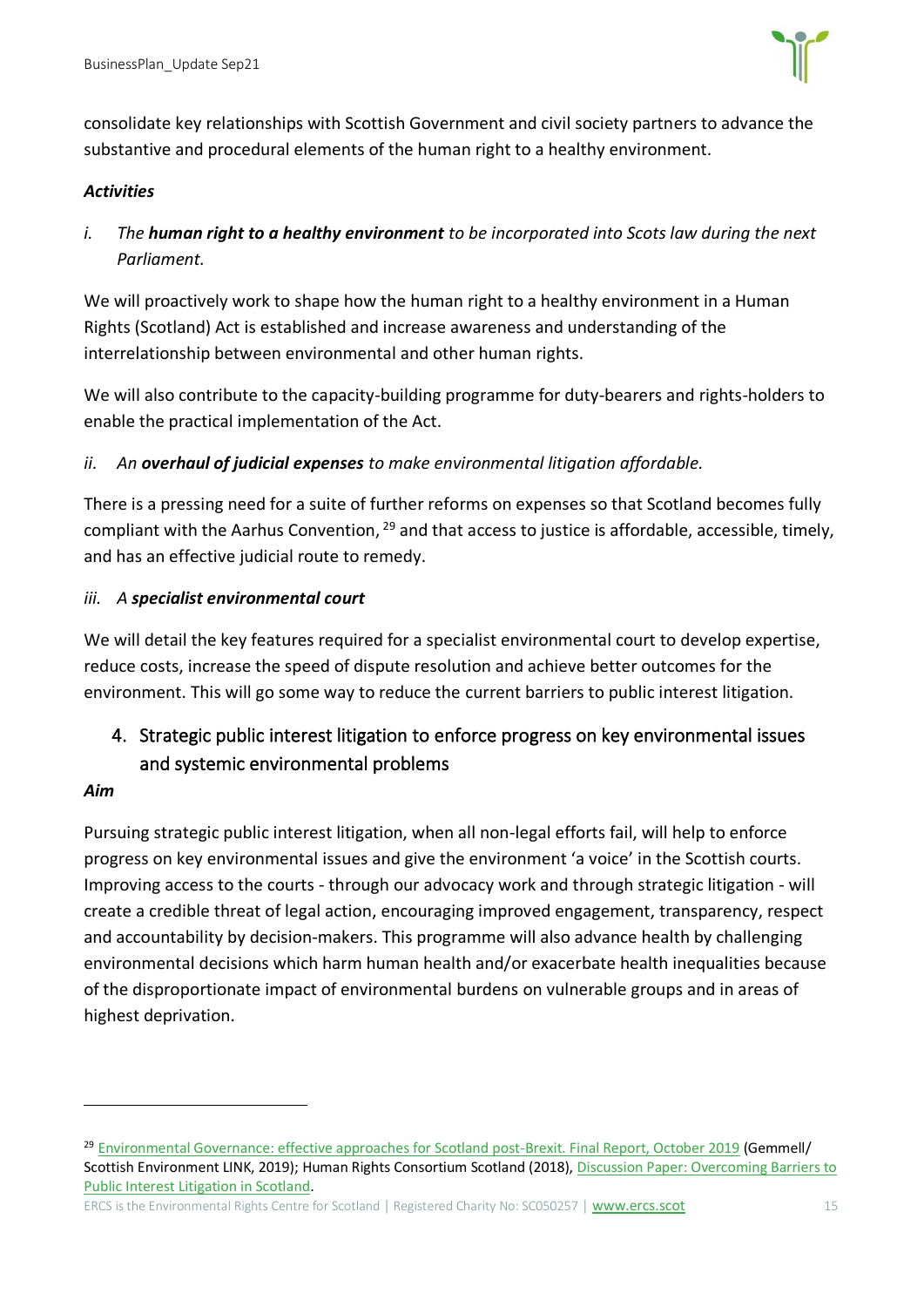

#### *2021 update*

ERCS has been approached by several groups to map out case scenarios and options for public interest litigation. However, given the current barriers to public interest litigation, this work is likely to take time to develop.

#### *Activities*

ERCS will undertake its first strategic public interest case, either alone or with another organisation, in 2022. ERCS also intends to be a proactive stakeholder in taking representations to Environmental Standards Scotland to test its powers in holding public bodies to account, when this is deemed as the appropriate first step in monitoring the effectives of environmental law in Scotland and its enforcement.

#### <span id="page-16-0"></span>3.4 Outcomes

Table 2 presents the outcomes from our theory of change (Appendix 1) that ERCS is working towards during the period along with progress indicators.

| <b>Key Outcome</b>                           | Progress Indicators - per year                                                                                                                                                                                                                              |  |  |  |
|----------------------------------------------|-------------------------------------------------------------------------------------------------------------------------------------------------------------------------------------------------------------------------------------------------------------|--|--|--|
| 1. Public education                          | a) ERCS has online 'how to guides' on environmental and planning law,<br>and specific topic-focussed briefings, and can demonstrate traffic and<br>qualitative feedback.                                                                                    |  |  |  |
| The public and civil society                 |                                                                                                                                                                                                                                                             |  |  |  |
| have an increased                            | b) ERCS delivers and evaluates 4 training/awareness-raising sessions to                                                                                                                                                                                     |  |  |  |
| awareness of legal rights<br>and remedies in | civil society stakeholders per year.                                                                                                                                                                                                                        |  |  |  |
| environmental matters.                       | c) ERCS produces quarterly briefings/ebulletins on environmental and<br>planning law developments, and progress on environmental rights; and<br>can demonstrate qualitative feedback.                                                                       |  |  |  |
|                                              | d) ERCS delivers and evaluates 6 consultation/deliberative workshops to<br>support capacity building with rights holders/equality groups on the<br>incorporation of a human right to a healthy environment.                                                 |  |  |  |
|                                              | e) ERCS delivers 6 x online workshops and produce 6 x short videos and<br>podcasts on 'how to information' (joint-working with organisations who<br>represent/support equality groups: disabled people, BAME,<br>Gypsy/Travellers, older people and women). |  |  |  |
|                                              | f) ERCS supports an online forum to exchange experiences practical<br>support, tips and tricks in exercising environmental and human rights.                                                                                                                |  |  |  |

#### Table 2: Outcomes and indicators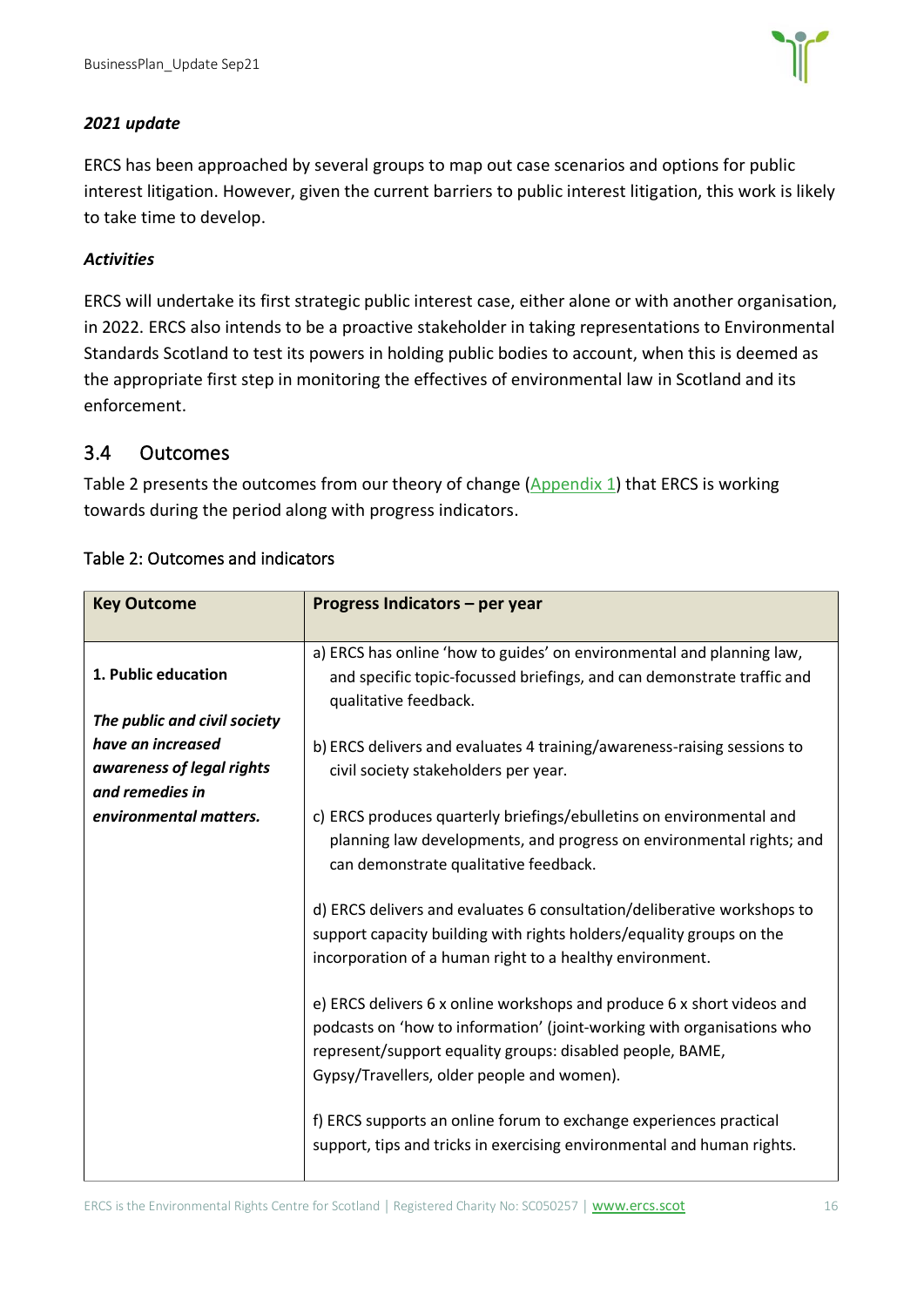

|                                  | Resources written accessibly for a broad civil society audience and           |  |  |  |
|----------------------------------|-------------------------------------------------------------------------------|--|--|--|
|                                  | translated into BSL, easy read, child friendly and other relevant formats.    |  |  |  |
|                                  | Each year's activities will build on the knowledge base and capacity          |  |  |  |
|                                  | building of previous years.                                                   |  |  |  |
|                                  |                                                                               |  |  |  |
|                                  | a) ERCS provides advice to at least 30 Individuals/community groups.          |  |  |  |
| 2. Advice, assistance and        | Feedback includes reporting more effective engagement and positive            |  |  |  |
| representation                   | outcomes from participation in environmental decision-making.                 |  |  |  |
|                                  |                                                                               |  |  |  |
| The public and civil society     | b) ERCS provides advice to at least 4 civil society stakeholders (e.g. NGOs,  |  |  |  |
| are better informed and          | councillors, parliamentarians). Feedback includes reporting more              |  |  |  |
| more confident in                | effective participation/negotiation in environmental policy and               |  |  |  |
| participating in                 | practice.                                                                     |  |  |  |
| environmental decision-          |                                                                               |  |  |  |
| making and report more           | b) ERCS provides advice to at least 20 individuals with protected             |  |  |  |
| positive outcomes.               | characteristics (including women, BAME, disabled, Gypsy/Travellers); and      |  |  |  |
|                                  |                                                                               |  |  |  |
|                                  | 10 organisations or networks who represent or support equality groups.        |  |  |  |
|                                  |                                                                               |  |  |  |
|                                  | c) Outputs and outcomes from the advice, assistance and representation        |  |  |  |
|                                  | service evidence demand for ERCS.                                             |  |  |  |
|                                  |                                                                               |  |  |  |
|                                  | a) ERCS's advocacy work demonstrates progress towards environmental           |  |  |  |
| 3. Advocacy and Strategic        | rights becoming realised in Scots law.                                        |  |  |  |
| public interest litigation       |                                                                               |  |  |  |
|                                  | b) There is progress towards improved access to justice in environmental      |  |  |  |
| <b>Policy and legal reforms</b>  | matters.                                                                      |  |  |  |
| secure concrete progress on      |                                                                               |  |  |  |
| environmental rights in          | c) At least one public interest litigation arising from ERCS's advice service |  |  |  |
| <b>Scotland, and barriers to</b> | or in partnership with an environmental NGO. Success will be through          |  |  |  |
| access to justice have           | outright 'win' or through incremental progress in case-law.                   |  |  |  |
| reduced.                         |                                                                               |  |  |  |
|                                  |                                                                               |  |  |  |
|                                  |                                                                               |  |  |  |
|                                  |                                                                               |  |  |  |

#### <span id="page-17-0"></span>3.5 Communications strategy

In our start-up year we were successful in our stated objectives of creating a visual identity and launching our website and pilot advice service in September 2020. Due to Covid restrictions, our official launch was postponed, but we were able to celebrate with an [on-line launch on 6 June 2021](https://www.youtube.com/watch?v=XRf90fu_IFA&feature=youtu.be) with over 260 people registered and 150 joining us on the day.

Our communications strategy has focused on our advocacy work with our [website](http://www.ercs.scot/) acting as our main digital 'shop window', including regular news updates, blogs, briefings. A parliamentary launch of our 'Advocacy Manifesto' is planned in the same week of Human Rights Day on 10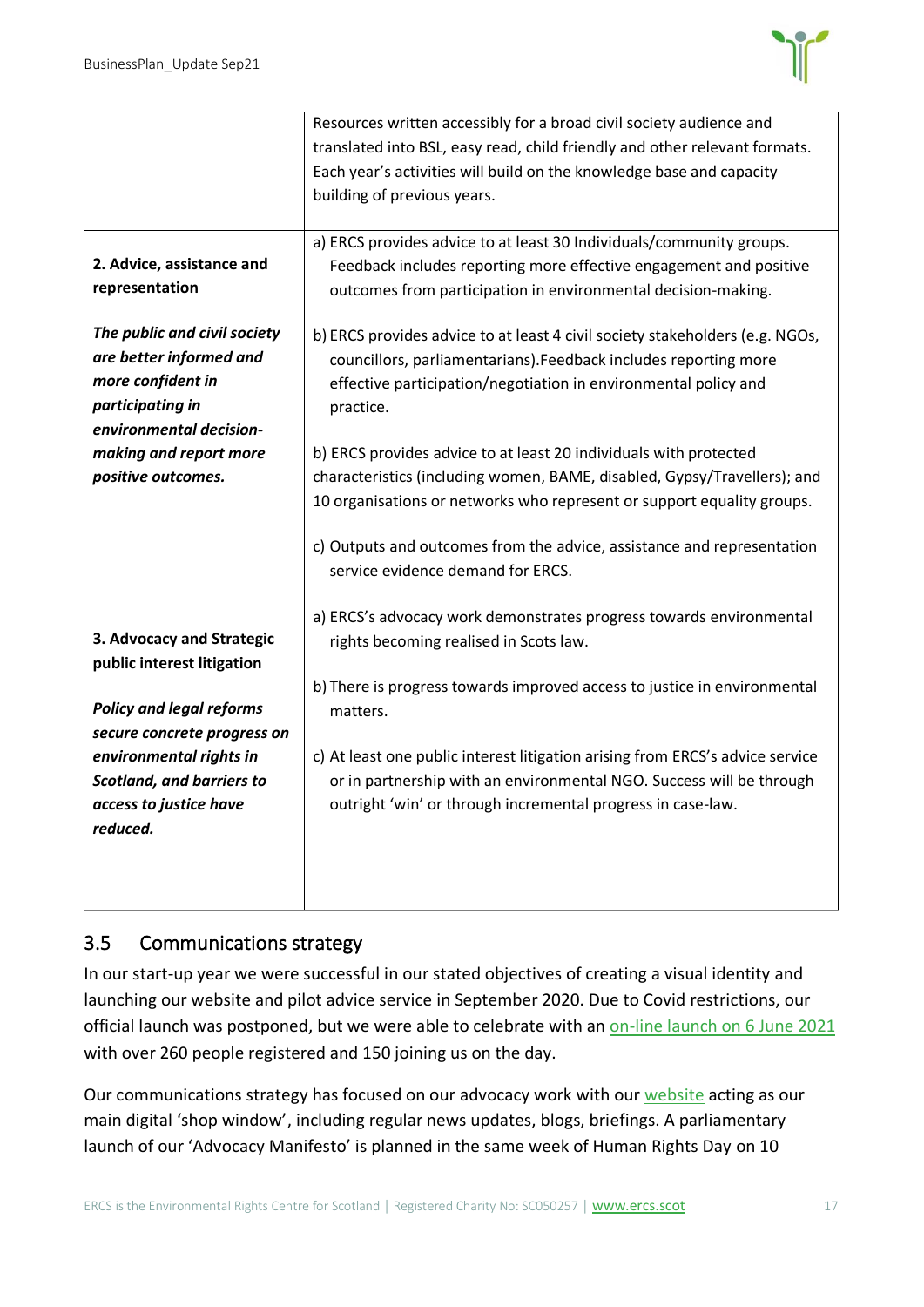

December and we will continue to consolidate our relations with Scottish Government and rights organisations to advance our objectives across civil society.

As well as our advocacy work, the website provides clear and simple navigation for individuals and organisations on how to get advice and to our education/information resources. Website activity continues to steadily increase as do our followers on Twitter, also launched in April this year.

Initially, we asked for people to support ERCS by subscribing to our mailing list. This was followed in April 2021 by launching our membership recruitment. As at September 2021, ERCS had 95 online subscribers, in addition to our 66 members, and 371 followers on Twitter.

With the recruitment of a Rights Officer in October 2021, our communications strategy and social media plan will be revised to include the objectives outlined in the advocacy and rights/public education workplans, which are summarised above and in our theory of change at [Appendix 1.](#page-21-0)

## 4. Financial plan

<span id="page-18-0"></span>In our start-up year, our priorities were to secure additional unrestricted core funding for ERCS's organisational resilience and specific project grants for our programmes of work.

## <span id="page-18-1"></span>4.1 Financial results to the period 31 March 21

In addition to the Joseph Rowntree Charitable Trust grant for £120,000 (over 2020 to 2022), ERCS was successful in its applications to Esmée Fairbairn Foundation for £120,000 (over 2021 to 2023) and Polden Puckham Charitable Foundation for £45,000 (over 2021 to 2023).

The total income for the period 3 July 2020 to 31 March 2021 was £101,400.

| Grants and donations accounted for 100% of our income.  |         |  |  |  |
|---------------------------------------------------------|---------|--|--|--|
| Joseph Rowntree Charitable Trust (core costs)           | £30,000 |  |  |  |
| Esmée Fairbairn Foundation (core costs)                 | £40,000 |  |  |  |
| Polden Puckham Charitable Foundation (advocacy) £15,000 |         |  |  |  |
| Organisation donations (advocacy)                       | £5,000  |  |  |  |
| Individual donations (core costs)                       | £11,400 |  |  |  |

## <span id="page-18-2"></span>4.2 Financial forecast

As well as having the stability of three-year funding from these major grant providers, ERCS was one of 48 organisations to be awarded a grant from the new Equality and Human Rights Fund for £157,580 (over 2021 to 2023) to begin from October. This means that we have achieved the fundraising ambitions outlined in the Business Plan July 2020.

ERCS's updated financial forecast is provided at Appendix 2.

## <span id="page-18-3"></span>4.3 Monitoring progress

Financial management reports are provided quarterly to the Board and must demonstrate that the following two standards are met: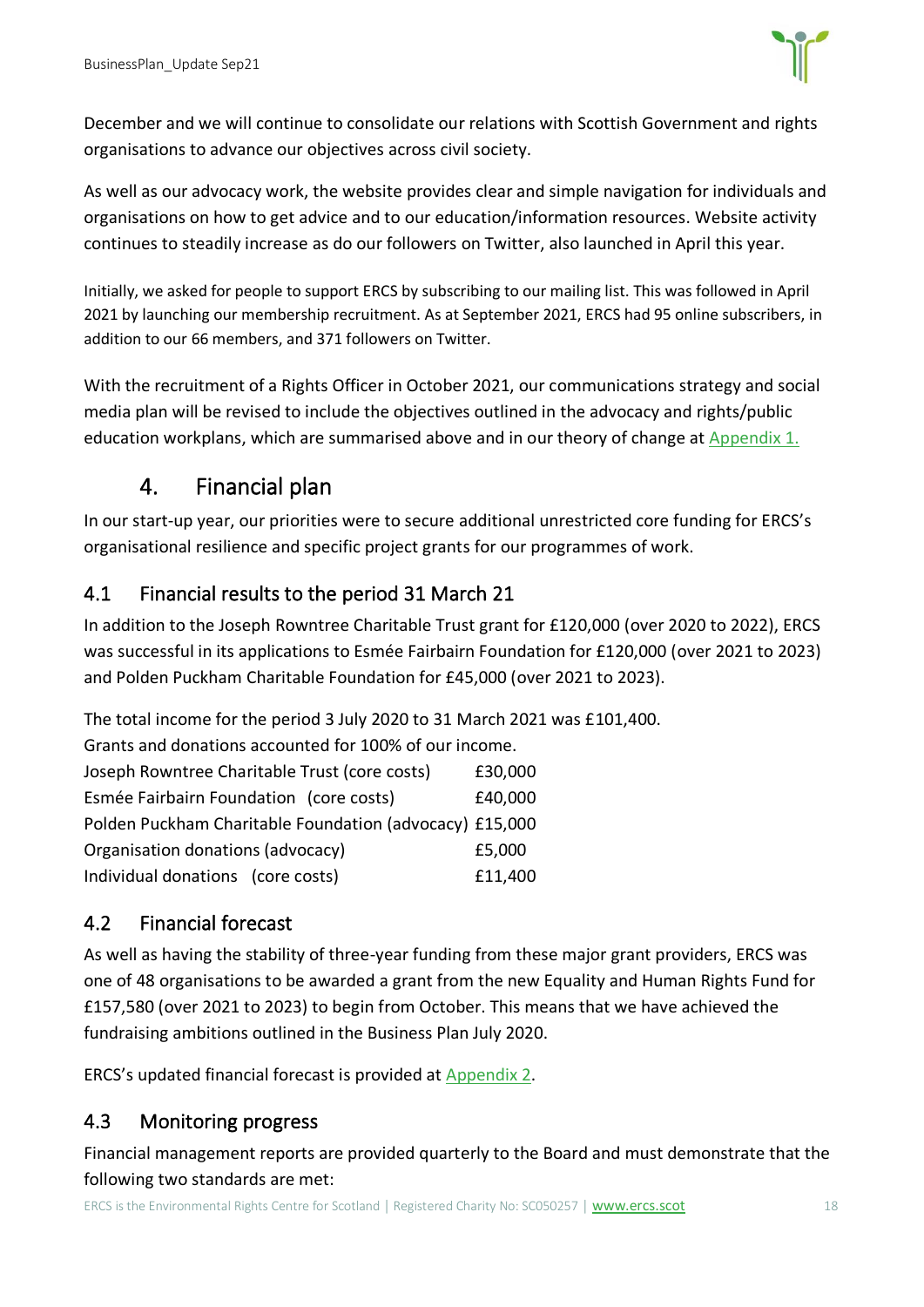

- 1. there is confirmed income for ERCS to meet all its cash commitments for the next three months; and
- 2. there is a robust and credible budget which shows that ERCS is able to break-even or better for the next six months.

As a new organisation, the trustees consider it prudent that unrestricted reserves should be developed and maintained at a level that is sufficient to cover at least one month salary costs. Trustees will seek to create modest operating surpluses, as appropriate, to develop and then maintain reserves in line with this policy. However, it is noted that any current risk is mitigated with secured core funding for three years, allowing for winding down costs and then a return to the grant provider of any surplus as a last resort.

#### <span id="page-19-0"></span>4.4 Fundraising strategy

The key components of our fundraising strategy continue to be:

- A mixed portfolio of **small and large Trusts grants**
- **Central government funding**

A benchmark for the level of statutory funding is to keep within the criteria to apply for consultative status with the United Nations '[ECOSOC](https://www.un.org/development/desa/dspd/civil-society/ecosoc-status.html)' - which is no more than 49%. The Board have agreed that the level of statutory funding ERCS should receive is no more than 30% of annual income. This maintains our independence for advocacy while fulfilling our funding objectives for our public education and advice programmes.

#### • **Donations including facility for on-line donations**

ERCS's website will provide information on how to donate by October 2021.

• **Legacies**

ERCS will develop a legacy campaign in 2022 but this will take time to generate results.

• **Corporate sponsorship**

Corporate sponsorship is also a possibility longer-term, but will need to adhere to our ethics policy and ensure no undue control over ERCS operations and strategic vision.

- **Crowdfunding** will be used, as appropriate, for example for strategic public interest litigation.
- **Legal fees and legal aid** will be a source of income at a time when ERCS is registered as a law practice unit. Fees will operate at a sliding scale depending on income and individual/organisation circumstances.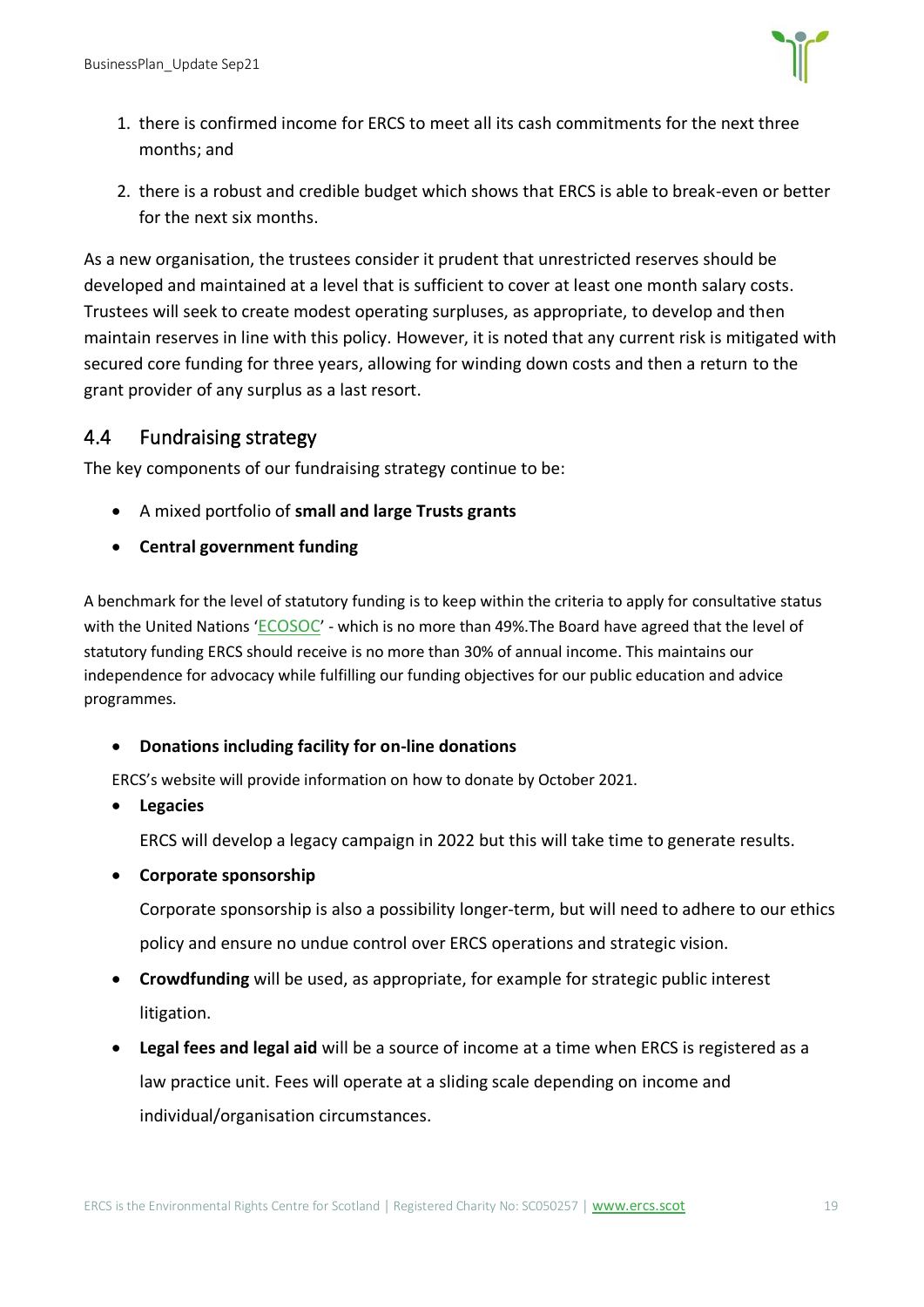

#### <span id="page-20-0"></span>4.5 Risk management

The Board has a risk management strategy which comprises:

- an annual review of the risks the charity may face, undertaken in accordance with SORP Accounting and Reporting for Charities;
- the establishment of systems and procedures to mitigate those risks identified;
- the implementation of procedures designed to minimise any potential impact on the charity should these risks materialise.

ERCS's risk register was revised in June 2021 and the Chief Officer will report quarterly on progress on all high rating risks. As a new organisation, adapting to Covid-19 lockdown restrictions and establishing a new team via Zoom has had its challenges. Notwithstanding, we have created a strong team morale with a common purpose.

An ongoing priority within the Business Plan was securing adequate income levels to deliver our work programmes – which was achieved. Part of the reason for establishing ERCS was in recognition that low-cost specialist and experienced environmental lawyers were scarce, and therefore a critical risk was not being able to recruit an in-house solicitor. Notwithstanding, the Board believed it was important to test the market and put in place the correct service model for providing appropriate legal advice, and progress to becoming a registered law firm if demand requires. This risk is now resolved with a successful recruitment outcome.

Covid-19 has the potential to magnify and exacerbate the other critical risks identified, specifically reduced levels of income, loss of expertise and knowledge through departure of key staff. Trustees recognise that the financial operating environment remains challenging, with many charitable trusts understandably shifting their funding priorities to address the economic, social and health impacts of the pandemic. Arrangements are in place for robust and frequent monitoring and review of finances and operations. Proactive monitoring and readiness to take action, coupled with thorough environmental scanning, are key elements of our risk management strategy.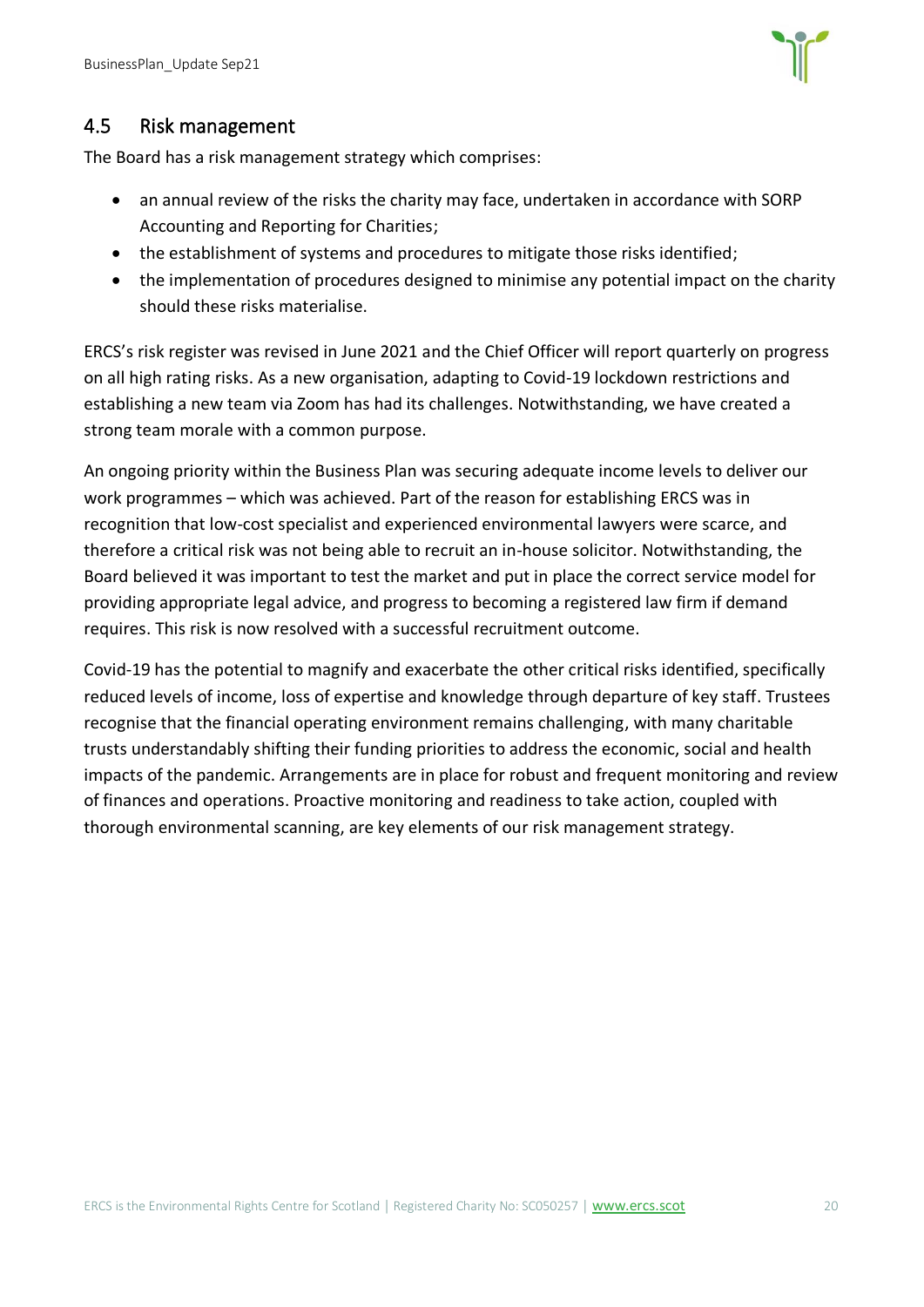## Appendix 1: ERCS theory of change

<span id="page-21-0"></span>